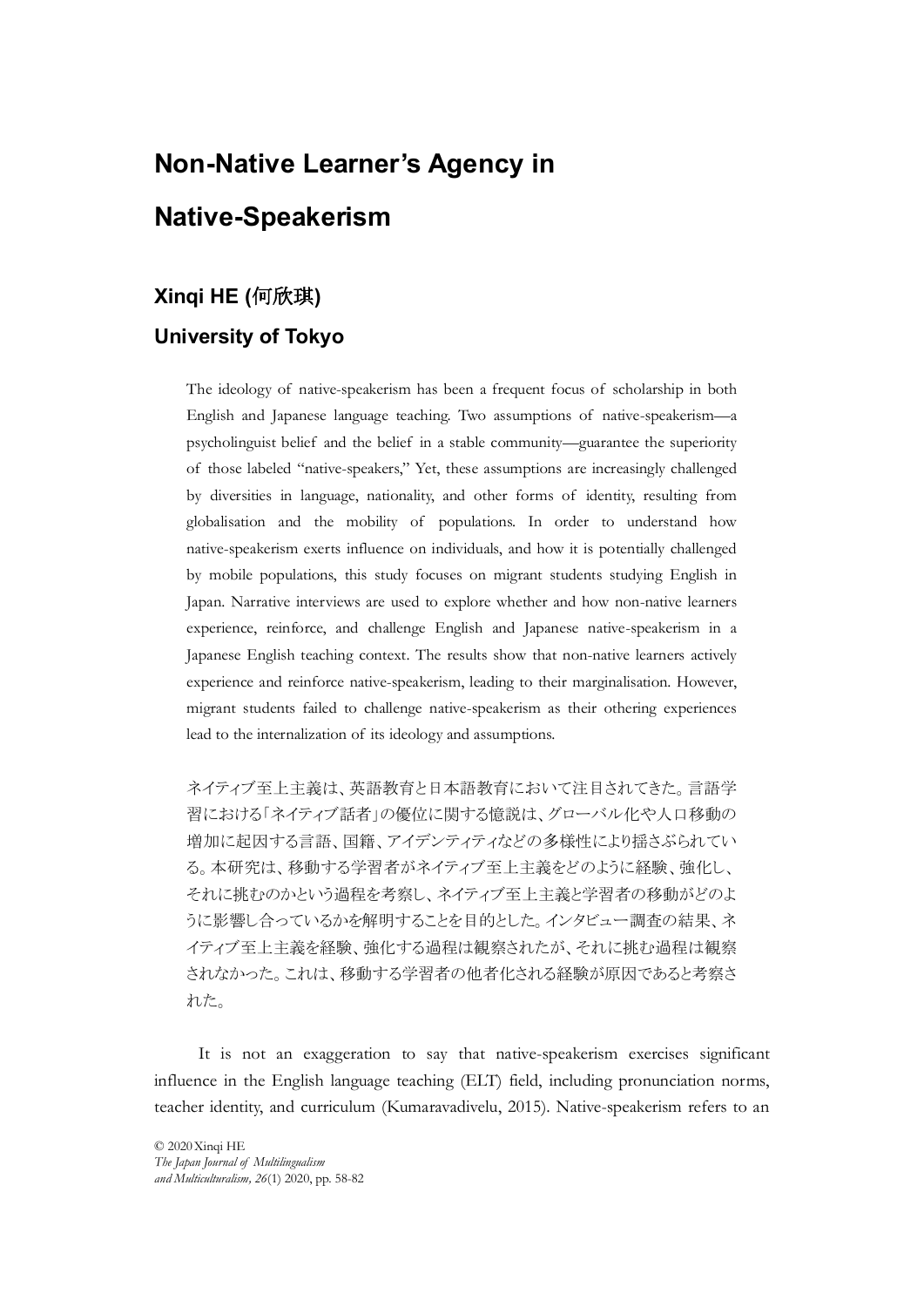ideology that positions native English speakers and related teaching materials or methods, which are associated with Western cultures, as superior to non-native ones (Holliday, *He* Non-Native Learner's Agency in Native-Speakerism 59<br>ideology that positions native English speakers and related teaching materials or methods,<br>which are associated with Western cultures, as superior to non-native ones Fe Non-Native Learner's Agency in Native-Speakerism 59<br>ideology that positions native English speakers and related teaching materials or methods,<br>which are associated with Western cultures, as superior to non-native ones ( is often associated with other, non-linguistic factors, such as race and ethnicity. Based on these perceptions, "native-speakerism" also refers to the ideology that attaches certain stereotypes to and consequently discriminates non-native and native speakers (Houghton & Rivers, 2013). While native-speakerism emerged in ELT, it has become a focus for researchers interested in the teaching of other languages, including Japanese (Hashimoto, 2018). Native-speakerism of both languages assumes that there is a certain language associated with fixed factors such as region, race, ethnicity, and culture, which results in a homogeneous stable community. For instance, Japan is constructed as a homogeneous nation where the "Japaneseness" (Lie, 2000) is associated not only with language, nationality, and appearance, but also with the traits and behaviours that are regarded as Japanese culture. This homogeneous assumption about the Japanese community includes a psycholinguistic belief about language competency, that people within the community who acquire the language from an early age can achieve a notably different level of proficiency than those outside the community who acquire it later. This assumption also implies that specific cultural knowledge is acquired by those who learn the language at an these perceptions, "native-speakerism" also refers to the ideology that attaches ecrtain<br>stereotypes to and consequently discriminates non-native and native speakers (Houghton<br>de Revers, 2013). While native-speakerism emer stereotypes to and consequently discriminates non-native and native speakers (Houghton & Rivers, 2013). While native-speakerism emerged in ELT, it has become a focus for carenches interested in the teaching of oher languag These two implications guarantee the superiority of native speakers in both linguistic and cultural aspects and exclude non-native speakers. Native-speakerism of both languages assumes that there is a certain language<br>ted with fixed factors such as region, race, ethnicity, and culture, which results in a<br>preneous stable community. For instance, Japan is constru homogeneous stable community. For instance, Japan is constructed as a homogeneous nation where the "Japanease. Y (1*i*e, 2000) is associated not only with draguage, nationality, and appearance, but also with the traits and

International Language" and "World Englishes," where language ownership no longer lies and metrolingualism (Otsuji & Pennycook, 2011) point towards a tendency for nationality, language, and identity to become multi-layered in a fluid society, with the assumption that Japanese culture. This homogeneous assumption about the Japanese community includes<br>a psycholinguistic belief about language competency, that people within the community<br>who acquire the language from an early age can achie indicative of a fluid society, they have the potential to challenge the assumptions about a stable community. As there is a comparative lack of research focussing on students in the native-speakerism literature, this study emphasizes migrant students' agency within the implies that specific cultural knowledge is acquired by those who learn the language at an early age. This level of cultural knowledge, thought to be remarkably different from that of outsiders, creates a boundary that gua English and Japanese native-speakerism function simultaneously, drawing attention to whether and how non-native learners experience, reinforce, and challenge native-speakerism in Japanese ELT.

This paper will proceed as follows. First, it discusses two main approaches to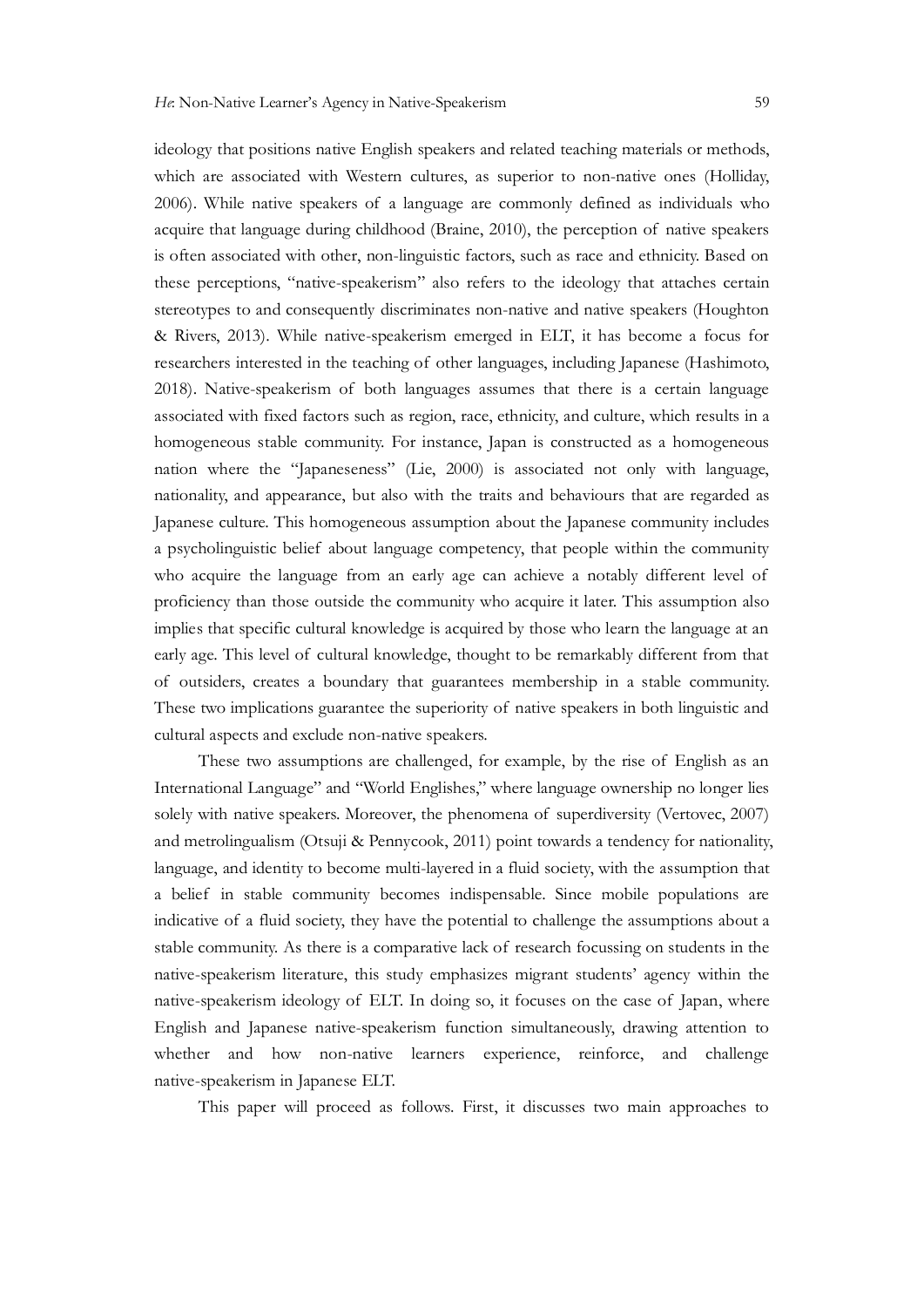Japan Journal of Multilingualism and Multivulturalism Vol 26 2020<br>
native-speakerism. Second, it calls attention to the potential of mobile populations to<br>
challenge this ideology. Third, it focuses on three non-native lea native-speakerism. Second, it calls attention to the potential of mobile populations to challenge this ideology. Third, it focuses on three non-native learners' experiences with native-speakerism in order to understand whether, how, and why they experience, reinforce, and challenge this ideology.

#### Native-Speakerism in the Language Teaching Field

Native-speakerism was initially defined as a set of beliefs within ELT where "native-speaker teachers represent a western culture from which springs the ideals of both the English language and the English language teaching method" (Holliday, 2006, p. 385). Aligned with this definition of Multimgualian and Multimlundian Vol 26 2020<br>
1947 native-speakerism. Second, it calls attention to the potential of mobile populations to<br>
challenge this ideology. Third, it focuses on where those labelled "non-Western" are seen as inferior "Westerners." This notion emphasises the colonial features of native-speakerism, focussing on unbalanced power structures. Earlier research reports "disbelief" towards those labelled as "non-Western" as a component of native-speakerism is everal of mobile populations to native-speakerism. Second, it calls attention to the potential of mobile populations to challenge this ideology. Thind, it focuses on three non-native teaching methods and materials, and teacher and learner identities. research in order to constrain in order to constrain the experiences with speakerism in order to understand whether, how, and why they experience, exec, and challenge this ideology.<br> **S-Speakerism in the Language Teaching** 

including English-Mediated Instruction (Swan et al., 2015), and communicative pedagogy (Anderson, 2016; McBeath, 2017) in teacher training programs, while the experiences and knowledge of those who are labelled as "non-native speaker teachers" is devalued (McBeath, 2017) and thus marginalised (Kumaravadivelu, 2012). Teaching materials are also reported to construct English in a fixed manner that deprives non-native teachers of their language rights (Manara, 2018). The experience of marginalisation constructs a non-native identity for both teachers and learners, which constantly positions them as chasing "standard" English (Huang, 2018) and fossilising at certain stages along the way (Selinker & Lakshmanan, 1992). This results in a desire to be viewed as "native-speakers" and thus, they internalise and strengthen native-speakerist ideology (Huang, 2018). as a component of native-speakerism in several different aspects of EIT, such as<br>teaching methods and materials, and catecher and kearner iclentities.<br>
Such research illustrates a prejudice in favour of western teaching me Such research illustrates a prejudice in favour of western teaching methods, including English-Mediated Instruction (Swan et al., 2015), and communicative pedagog (Anderson, 2016; MeBeath, 2017) in teacher training program

Although native-speakerism is understood as an abstract ideology, it nonetheless Houghton and Rivers (2013) redefined it as "prejudice, stereotyping and/or being or not being perceived and categorised as a native speaker of a particular language" (p. 14). This redefinition, emphasising the link between native-speakerism and "prejudices including ethnocentrism, racism, and sexism" (Houghton & Rivers, 2013, p.14), shifts the focus to all discrimination, including that against native speakers. their language rights (Manara, 2018). The experience of marginalisation constructs a non-native identity for both teachers and learners, which constantly positions then as chaing "stundard" Cheir students (Sclinker & Laksh

Stereotypes about non-native teachers associate them with more understanding of Zotzmann, 2017). These essentialist stereotypes about English teachers, however, are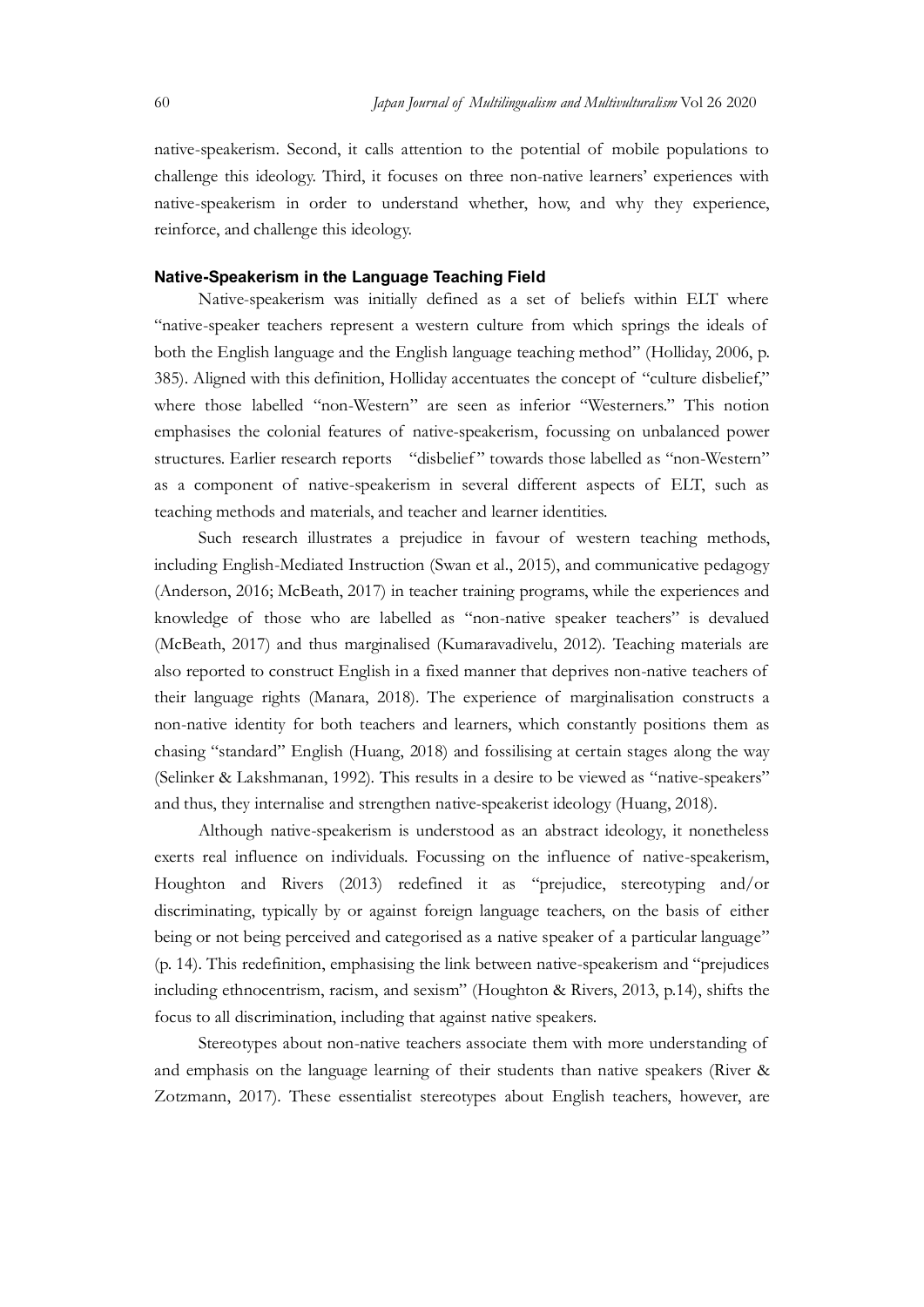reported to be contradictory to reality, as they ignore the complexity of individual experiences (Lowe & Kiczkowiak, 2016). In addition, general stereotypes attached to native speakers tended to be affirming, such as their language rights and cultural affinity, while those attached to non-native speakers include negative labels of marginalisation and stigmatisation (Braine, 2010). One reason for non-native speakers being labelled as "inferior" is that their language is regarded as "unauthentic" and "incorrect." While the attitude towards linguistic insufficiency in "native speakers" is more tolerant, the mistakes *He*: Non-Native Leamer's Agency in Native-Speakerism 61<br>reported to be contradictory to reality, as they ignore the complexity of individual<br>experiences (Lowe & Kiczkowiak, 2016). In addition, general stercotypes attached **Solution 19** and non-native Speakerism and the complexity of individual enecs (Lowe & Kiczkowiak, 2016). In addition, general stereotypes attached to speakers tended to be affirming, such as their language rights and cult

employment. It has been pointed out that native level criteria were applied to applicants for English teaching jobs in non-English speaking countries (Haberland, 2011), which gives an advantage to native speaker applicants. Mahbood et al. (2004) also conducted a quantitative study which illustrates a native speaker standard was applied by English program administrators for employment in the United States. A similar result is found in Clarke and Paran's (2007) study where non-native status was regarded as a negative consideration for non-native applicants. After initial employment, non-native teachers are expected to focus more on instructing students in grammar than in speaking, as the spoken language of non-native speakers is regarded as inauthentic and inferior to that of native speakers (Glasgow, 2014). Conversely, the roles of teaching speaking, including "inferior" is that their language is regarded as "unauthentic" and "incorrect." While the antitude towards linguifice insufficiency in "native speakers" is more tolerant, the mistakes of non-native speakers tend to be rega are available, as they are expected to speak "natural" and thus "good" English. This of non-native speakers tend to be regarded as a deficiency (Huang, 2018).<br>
These suecotypes of both native und non-native teachers exert an impact on<br>employment. It has been pointed out that native level criteria were appl inclination preference for native-speaker English teachers (Buckingham, 2015). This preference, however, is not based on teachers' professionalism but upon the assumption that native-speaker English teachers speak more authentic English and that, therefore, students are typically more motivated to learn English from native-speaking instructors (Calafato, 2019). spoken language of non-native speakers is regarded as inauthentic and inferior to that of<br>protunciation, and ways of communication tend to be assigned to native teachers if they<br>pronuccion, and ways of communication tend t pronunciation, and ways of communication tend to be assigned to native teachers if they are are available, as they are crepcted to speak "natural" and thus "good" English. This discrimination is also reported in terms of s

Discrimination not only exists at the linguistic level but is also associated with race and ethnicity. This is shown by the reality that, when they are available, educational institutions tend to employ educators who are Caucasian looking and originate from inner circle<sup>1</sup> countries (Selvi, 2010). Kubota and Fujimoto (2013) explored the experience While the educator's language skills were impeccable, his racial traits contributed to the inclination preference for native-speaker English teachers (Buckingham, 2015). This preference, however, is not based on teachers' professionalism but upon the assumption that native-speaker English reachers speak more aut

<sup>&</sup>lt;sup>1</sup> Kachru (1992) divides countries into three groups, namely, inner circle, outer circle, and expanding circle, based on how English functions in each country. English is used as the first circle and is regarded as a foreign language in countries of the expanding circle.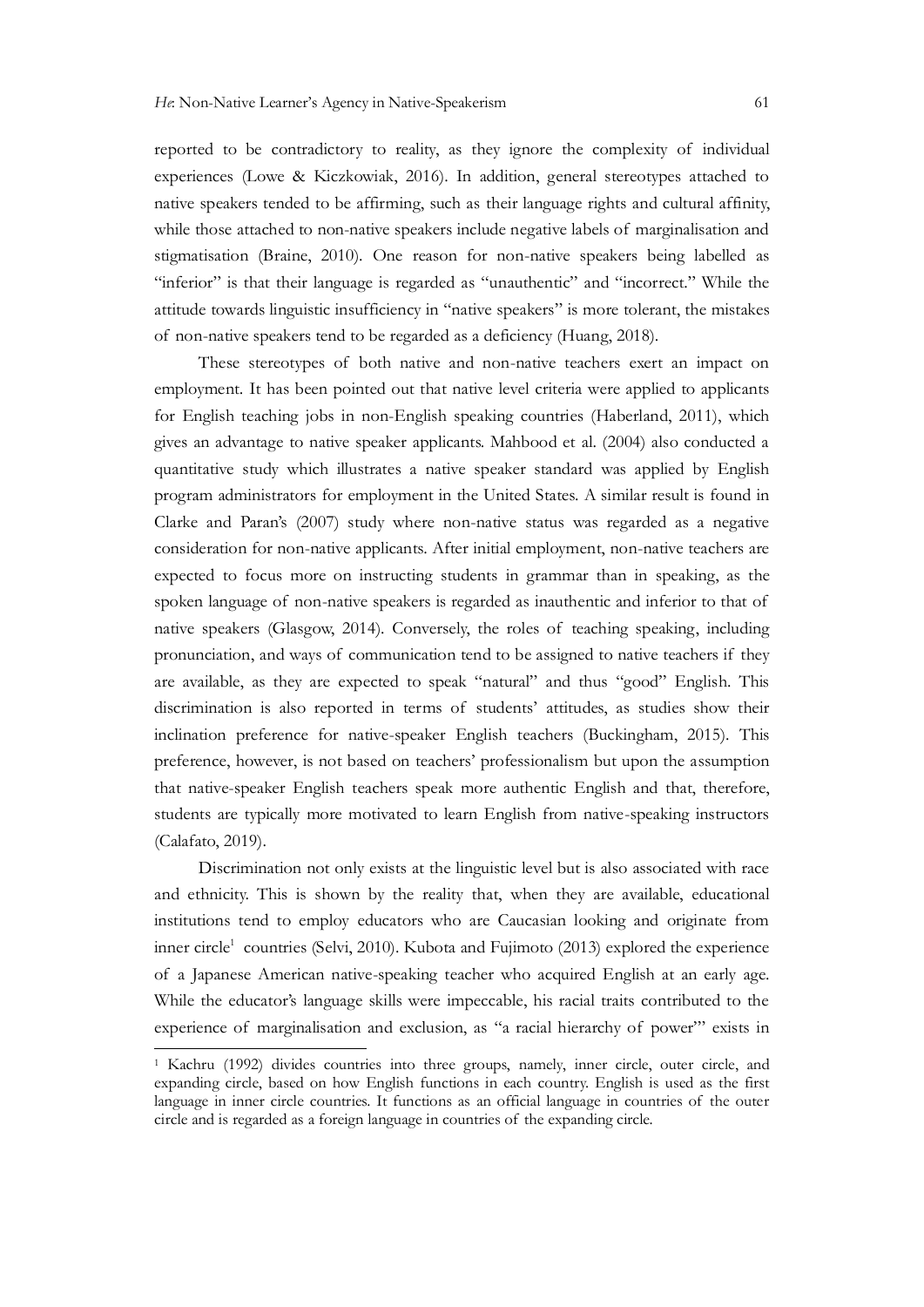Sapan Society (Kubota & Fujimoto, 2013, p. 204). Discrimination also occurs against<br>Japanese society (Kubota & Fujimoto, 2013, p. 204). Discrimination also occurs against<br>native-speaker teachers as their professional ident Japanese society (Kubota & Fujimoto, 2013, p. 204). Discrimination also occurs against native-speaker teachers as their professional identity tends to be undermined. It is reported that educational institutions tend to promote themselves by saying that employ native speaker in order to attract consumers (Todd & Pojanapunya, 2009), indicating that rather than prioritizing the professional skills of an educator, more attention is given to their foreign status (Haque & Morgan, 2009), which is a representation of a different cultural identity (Seargeant, 2013).

While Holliday's notion of native-speakerism stated above is grounded in ELT, Houghton and Rivers (2013) did not focus on specific languages. Some research now focuses on native-speakerism in languages other than English, such as Japanese. Despite the fact that native-speakerism in Japanese is largely unexplored compared to that of Elayton Judova (Multilingualism and Multinulumatium Vol 26 2020<br>
Japanese society (Kubota & Pujimoto, 2013, p. 204). Discrimination also occurs against<br>
native-speaker teachers as their professional identity tends to be un *Lapan Japan Japan sof Multilingualism and Multimalum listo* Od 2020<br>Japancese society (Kubota & Fujimoto, 2013, p. 204). Discrimination also occurs against<br>native-speaker teachers as their professional identity tends to b competence remains the learning model for non-native Japanese language learners (Nomura & Mochizuki, 2018), which results in the exclusion of non-native speaking teachers as the learning model (Kusunoki, 2018). The superiority of native Japanese speakers is largely constructed through Japanese language textbooks, where an inequality is developed between native Japanese speakers and Japanese learners (Heinrich, 2005). The inequality is produced not only linguistically but also culturally, since Japanese traits, such as selflessness and modesty, are emphasised as learning goals, which casts leaners in the role of the Other who can barely fit in with the group of Japanese native speakers (Heinrich, 2005). In a similar fashion, the preference for native-speaking Japanese teachers has also been reported within the Japanese educational context overseas, as they are regarded as representatives of Japanese culture (Kadowaki, 2018).

In addition, the superiority of Japanese native-speaker status is believed to exist in broader Japanese social contexts than merely educational fields. Investigating concepts of "mother-tongue speaker" and "native speaker" in Japanese, Hashimoto (2018), suggested that "mother tongue speaker," written in Chinese characters, is applied in Japanese society to emphasise the native status of the Japanese speaker. This is distinguished from the teachers as the learning model (Kusunoki, 2018). The superiority of native Japanese<br>speakers is largely constructed through Japanese language textbooks, where an inequality<br>si exelocyed levtween native Japanese speakers an speakers. Through the different terms applying to Japanese native speakers and English native speakers, Hashimoto emphasised a tacit monolingual assumption that English native speakers should not be native Japanese speakers. In a sociological sense, this action excluded English native speakers as a group, which is a discriminatory action called "Othering" (Jensen, 2011). This discrimination has targeted all "non-Japanese-native" (Heinrich, 2005). In a similar fashion, the preference for native-speaking Japanese teachers has also been reported within the Japanese colucational context overseas, as they are regarded as representatios of Japanese col speakers has also been found to be underestimated by their native counterparts in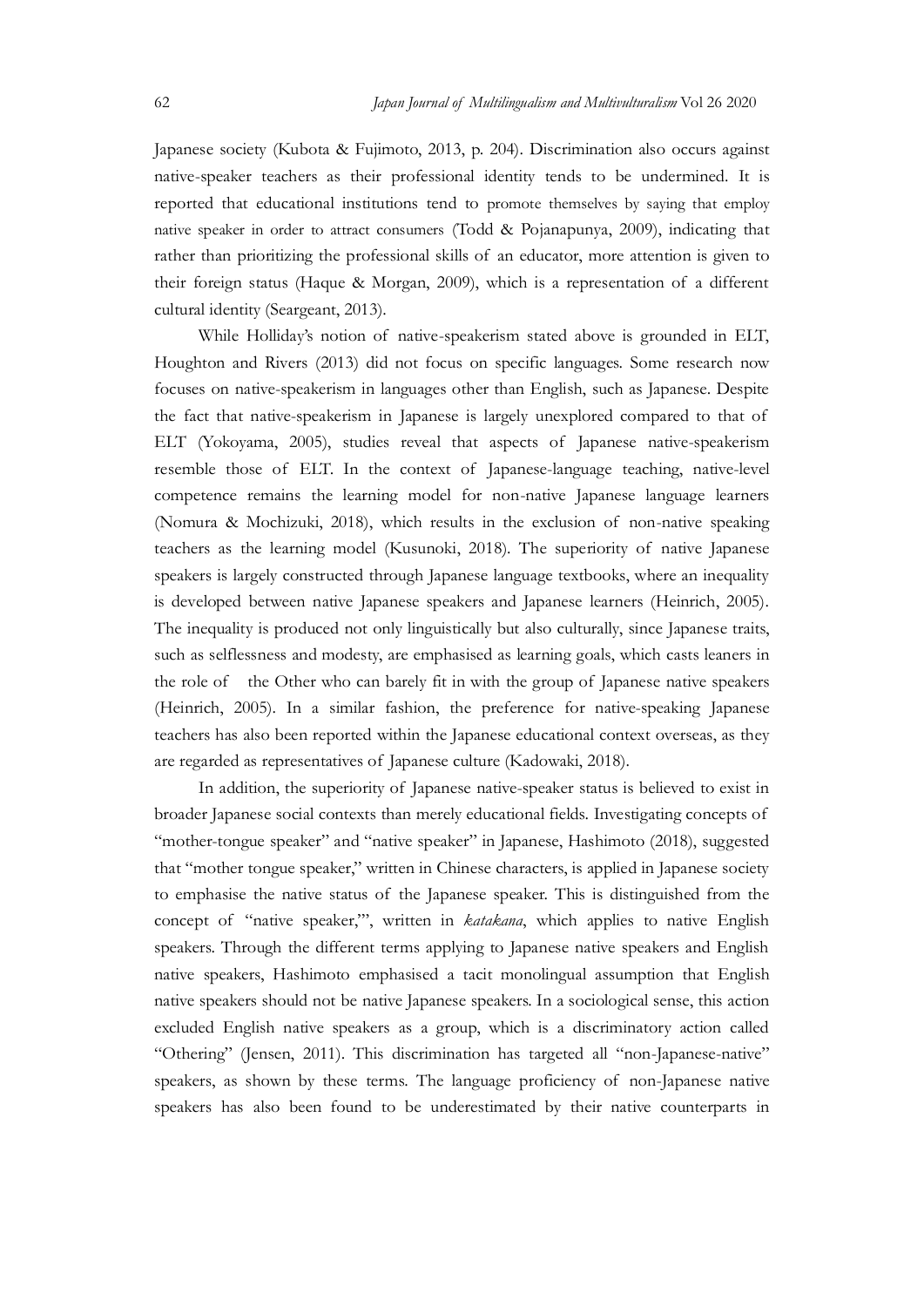Japanese work settings (Kusunoki, 2018). Thus, Japan provides an ideal setting for exploring the dual native-speakerism contexts of English and Japanese.

# Two Assumptions of Native-Speakerism and the Challenge from Mobile Populations

Native-speakerism is based on psycholinguistic and nationalist assumptions (Seargeant, 2013). The psycholinguistic assumption, which dominates the second language acquisition field, posits the notion of a critical period, during and after which language acquisition is markedly different. This overlaps with the definition of native-speakerism, in which native speakers are authorities on the language, possessing superior competence (Canagarajah & Said, 2011). In ELT, this assumption is increasingly challenged by the acknowledgement that English is used extensively by non-native *He* Non-Native Learner's Agency in Native-Speakerism 63<br>Japancese work settings (Kusunoki, 2018). Thus, Japan provides an ideal setting for<br>exploring the dual native-speakerism contexts of English and Japances.<br>**Two Assum** Japancese work settings (Kusunoki, 2018). Thus, Japan provides an ideal setting for exploring the dual native-speakerism contexts of English and Japance.<br> **Two Assumptions of Native-Speakerism and the Challenge from Mobile** international language," "World Englishes," and "English as a lingua franca" shift the exploring the dual native-speakerism contexts of English and Japanese.<br> **Two Assumptions**<br> **Foculations**<br> **Focus of Native-Speakerism and the Challenge from Mobile**<br> **Populations**<br> **Communication Solution English and among Two Assumptions of Native-Speakerism and the Challenge from Mobile<br>
Populations**<br>
Native-speakerism is based on psycholinguistic and nationalist assumptions<br>
(Seargeant, 2013). The psycholinguistic assumption, which domi **Two Assumptions of Native-Speakerism and the Challenge from Mobile<br>
Populations<br>
Native-speakerism is based on psycholinguistic and nationalist assumptions<br>
(Seargeant, 2013). The psycholinguistic assumption, which domin** collapses when it can no longer exert an exclusive claim to foster communication. Thus, this shift in both ELT and the literature has decoupled essentialist links between English and English native speakers (Higgins, 2003). challenged by the acknowledgement that English is used extensively by non-native speakers. This results from both the global spread of English and from the use of Finglish y monbic populations as a *linga*, Characterisatio

The second native-speakerist assumption is that of membership in a national community. During the acquisition of language at an early age, a child is assumed unconsciously to acquire cultural knowledge and values specific to a given national community (Seargeant, 2013). The possession of cultural knowledge and values is to exert different degrees of influence, depending upon whether one has acquired them at a younger age or later in life. As such, this assumption emphasises a strong relationship between language, community, and people. As a result, those who are not equipped are excluded from the community. This culture-related assumption is deeply embedded in the context of expanding-circle countries, such as Japan, where native-speaker teachers are related cultures has emerged (McKay, 2018). The assumption of native-speaker authority<br>collapses when it can no longer cext ran exclusive claim to foster communication. Thus,<br>this shift in both ELT and the literature has d institutions (Haque & Morgan, 2009). However, scholars have emphasised emerging landscapes of super-diversity (Vertovec, 2007), where several languages merge within specific spaces, and experiences of translanguaging (Canagarajah, 2011), where communication occurs via mixed languages, without fixed boundaries among them. This results from increasingly mobile populations, where languages are neither isolated nor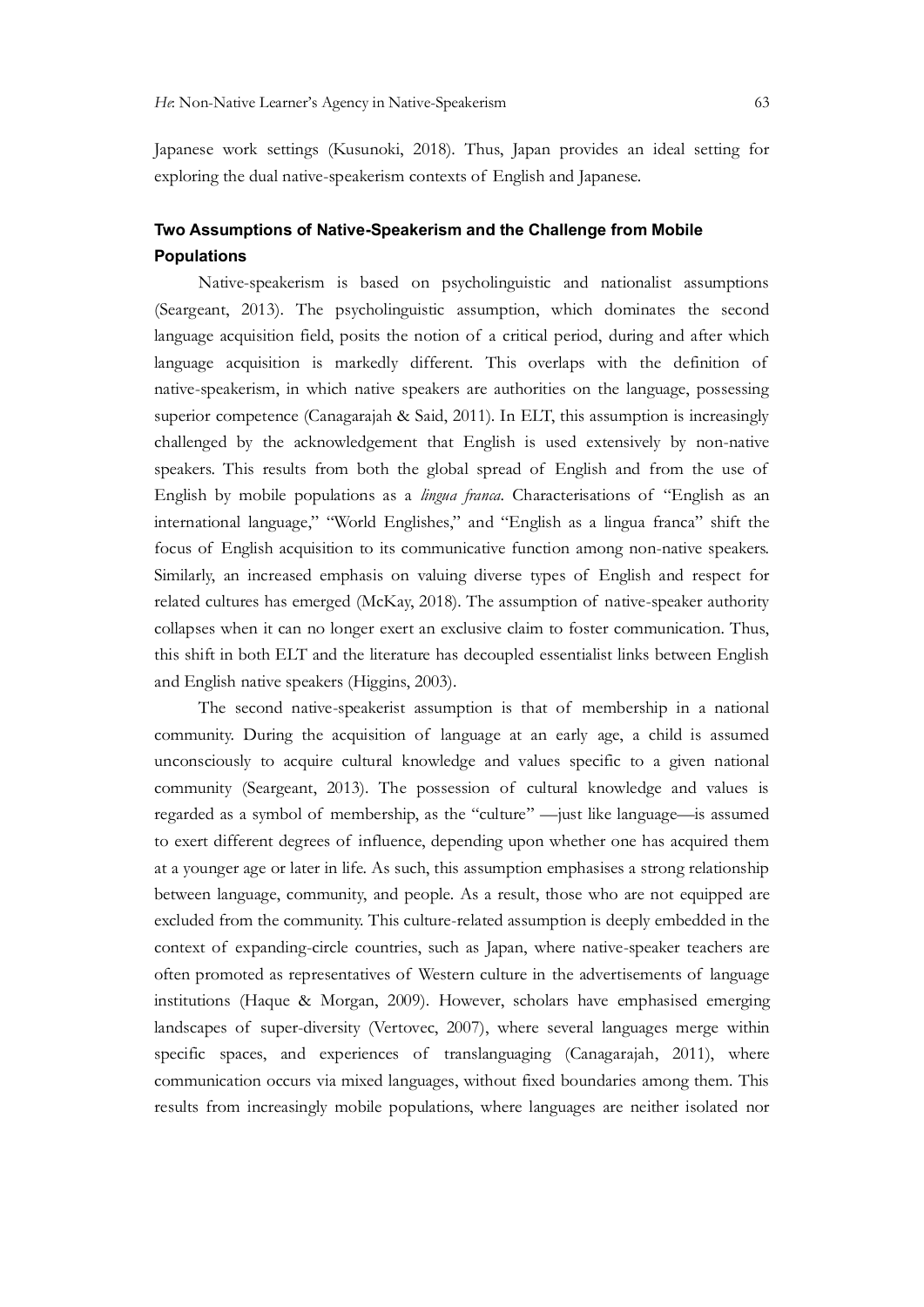Japan Journal of Multilingualism and Multivulturalism Vol 26 2020<br>
fixed but blended and merged. The resulting diversity severs essentialist relationships<br>
between language and nationality (Park & Wee, 2017), challenging t fixed but blended and merged. The resulting diversity severs essentialist relationships between language and nationality (Park & Wee, 2017), challenging the ethno-culture of nation states where language, culture, nation-states, and people are linked (Antonsich & Petrillo, 2019). This diversity challenges claims of stable communities where language and culture are acquired at an early age and are fixed and inaccessible to outsiders.

Research has highlighted how mobile populations contribute to increasing diversity among (and within) languages, nationality, and identity, granting them the potential to *Challenge a native-speakerist* ideology. The messaling diversity severs essentialist relationships between language and nationality (Park & Wee, 2017), challenging the ethno-culture of nation states where language, cultur identity have been explored in settings where migrants engage in everyday interactions with surrounding communities (Park & Wee, 2017). Still, research so far has generally focused on both native and non-native teachers' changing perspectives on Japan Journal of Multilingualism and Multirulumalism Vol 26 2020<br>
fixed but blended and merged. The resulting diversity severs essentialist relationships<br>
between language and rationality (Park & Wee, 2017), challenging th learners who carry and acquire complex linguistic repertoires across borders and thus possess the potential to exert a genuine impact on native-speakerism and nationalist ideologies. As such, this paper addresses the questions of whether and how non-native learners experience, reinforce, and challenge ideologies of native-speakerism. Research has highlighted how mobile populations contribute to increasing diversity Research has highlighted how mobile populations contribute to increasing diversity (and within) languages, antionality, and identity, grant

# Research Method

associated with experiences are understood based on the perspectives of participants (Bell, 2002), this study made use of narrative inquiry. It is closely related to counter-storytelling, which is often employed in "critical race theory," providing access to marginalised groups and challenging socially privileged narratives (Kubota & Fujimoto, 2013). Narrative inquiry is considered to be identity performance (Watson, 2007), in focused on both native and non-native teachers' changing perspectives on alter-speakerism. In contrast, this stugh examines the experiences of non-native, mobile learners who carry and acquire complex linguisit crepertoire ideology and discourse are central (Barkhuizen, 2007). Thus, narrative inquiry values the learners who carry and acquire complex linguistic repertoires across borders and thus<br>possess the potential to exert a genuine impact on native-speakerism and nationalist<br>ideologies. As such, this paper addresses the quest ideologies can be analysed. gies. As such, this paper addresses the questions of whether and how non-native<br>respectivence, reinforce, and challenge ideologies of native-speakerism.<br> **Research Method**<br>
Reflecting the belief that narration is a sense-m

obtained about participants' experiences and perceptions of their experiences (Mann, 2016). Narrative interviews, lasting approximately one hour, were conducted four times with a Nigerian-born participant (Arabic-native speaker) and twice with a Russian-born participant (Russian-native speaker) and a Vietnamese-born participant (Vietnamese-native speaker). Participants were given the choice of either English or Japanese as the interview language, though all chose English, using Japanese occasionally. Participants were identified through a snowballing technique where one "seed" participant introduced other participants to the author (Beauchemin & González-Ferrer,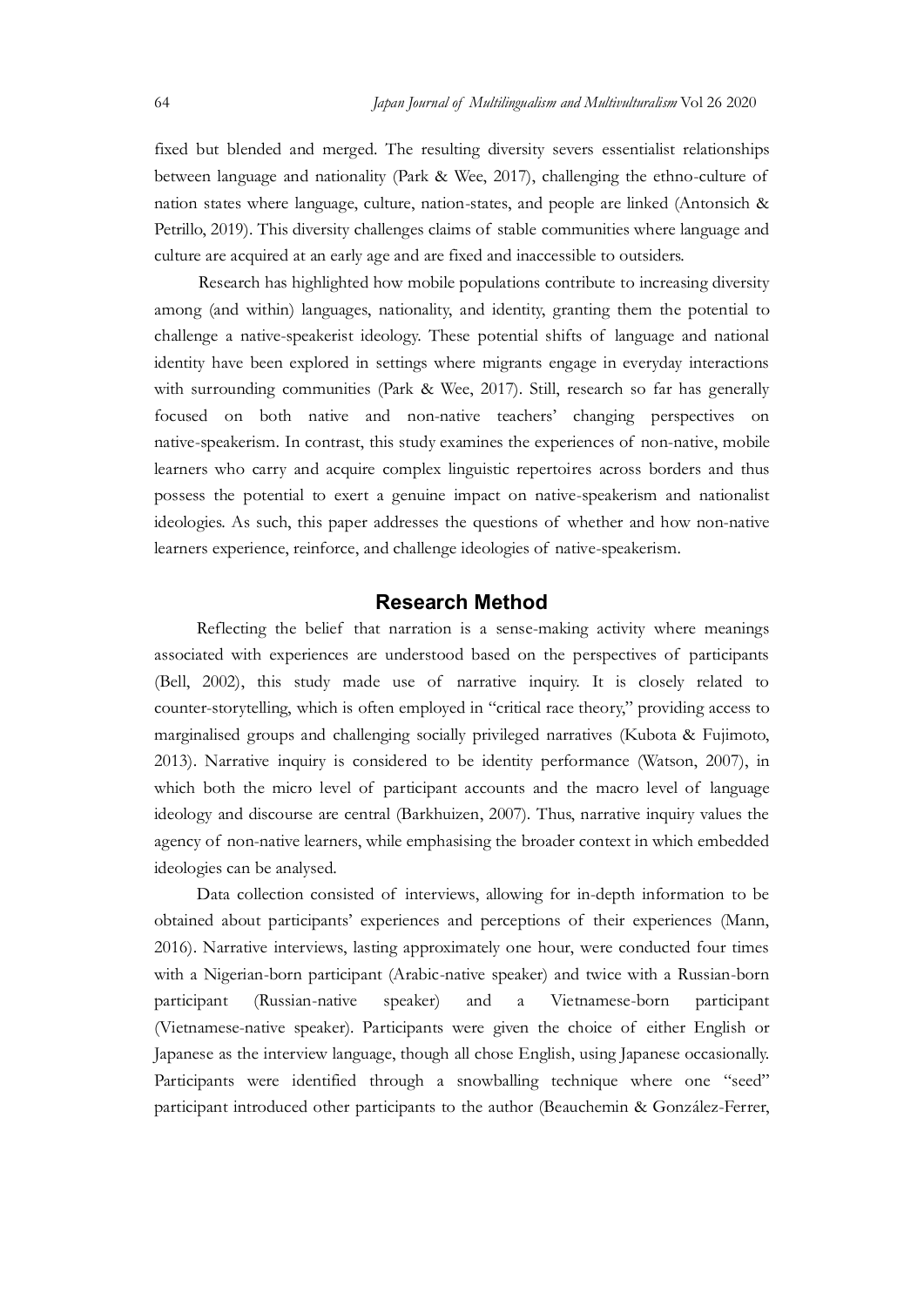*He*: Non-Native Learner's Agency in Native-Speakerism (55)<br>2011). The author of this paper teaches English part-time at the college where data was<br>collected. She is a Chinese native, instructing students who are primarily collected. She is a Chinese native, instructing students who are primarily Japanese natives. The three participants were not her students but were introduced to her by colleagues. Participants were informed that participation in this research would not influence their grades.

Interviews began with open questions such as "Tell me about your English learning experience" or "In what situations do you use English, Japanese, and your native language?" Follow-up questions were then asked to obtain a more nuanced understanding. All interview data were recorded and transcribed, following a written participant agreement.

In Calive Learner's Agency in Native-Speakerism (65)<br>
The author of this paper teaches English part-time at the college where data was<br>
ed. She is a Chinese native, instructing students who are primarily Japanese natives.<br> narrative inquiry is primarily concerned with narrative content (Pavlenko, 2002). To gain a better understanding of this content, the data were treated as being constructed mutually by the participant and author. Narrative inquiry calls objectivity into question, placing greater emphasis on subjectivity in constructing meaning (Hayes, 2013). Miyahara's (2017) six-step analytical model was applied to emphasize interaction between participants and author and to permit reflexivity. First, interview transcripts were read multiple times. Second, exploration notes were prepared to distinguish descriptive, linguistic, emotive, and conceptual comments. Third, all notes were assigned to themes. Fourth, thematic connections were examined, with themes categorised into various subcategories within higher-level categories. Fifth, connections were established among relevant categories with reference to the appropriate literature. Finally, the author's position and analytical process were examined reflectively. is the state of the matter and a gaplical to emphasize interaction between participants and a author and to permit reflexivity. Hirst, interview transcripts were read multiple times.<br>Second, exploration notes were prepared

#### Research Background and Participants' Profiles

All three participants were non-Japanese, who had arrived in Japan as adults. Each spent eighteen months studying Japanese at language schools, after which they began majoring in English at Komo<sup>2</sup>, a two-year private college, well known for language education (especially English) and career guidance. Komo emphasises language ability, website features staff members from diverse ethnic backgrounds and shows classroom scenes wherein Asian students interact with Caucasian teachers.

Satoshi<sup>3</sup>, aged 24, is a Nigerian-born male with a native-level Japanese speaking father and a mother who spoke both Arabic and French at a native-level. Satoshi considers Arabic and French his native languages and had spoke no Japanese until arriving in Japan at age 21, at which time he began studying the language. Satoshi's stated

<sup>&</sup>lt;sup>2</sup> Pseudonym for the college

<sup>&</sup>lt;sup>2</sup> Pseudonym for the college<br><sup>3</sup> All names used in this paper are pseudonyms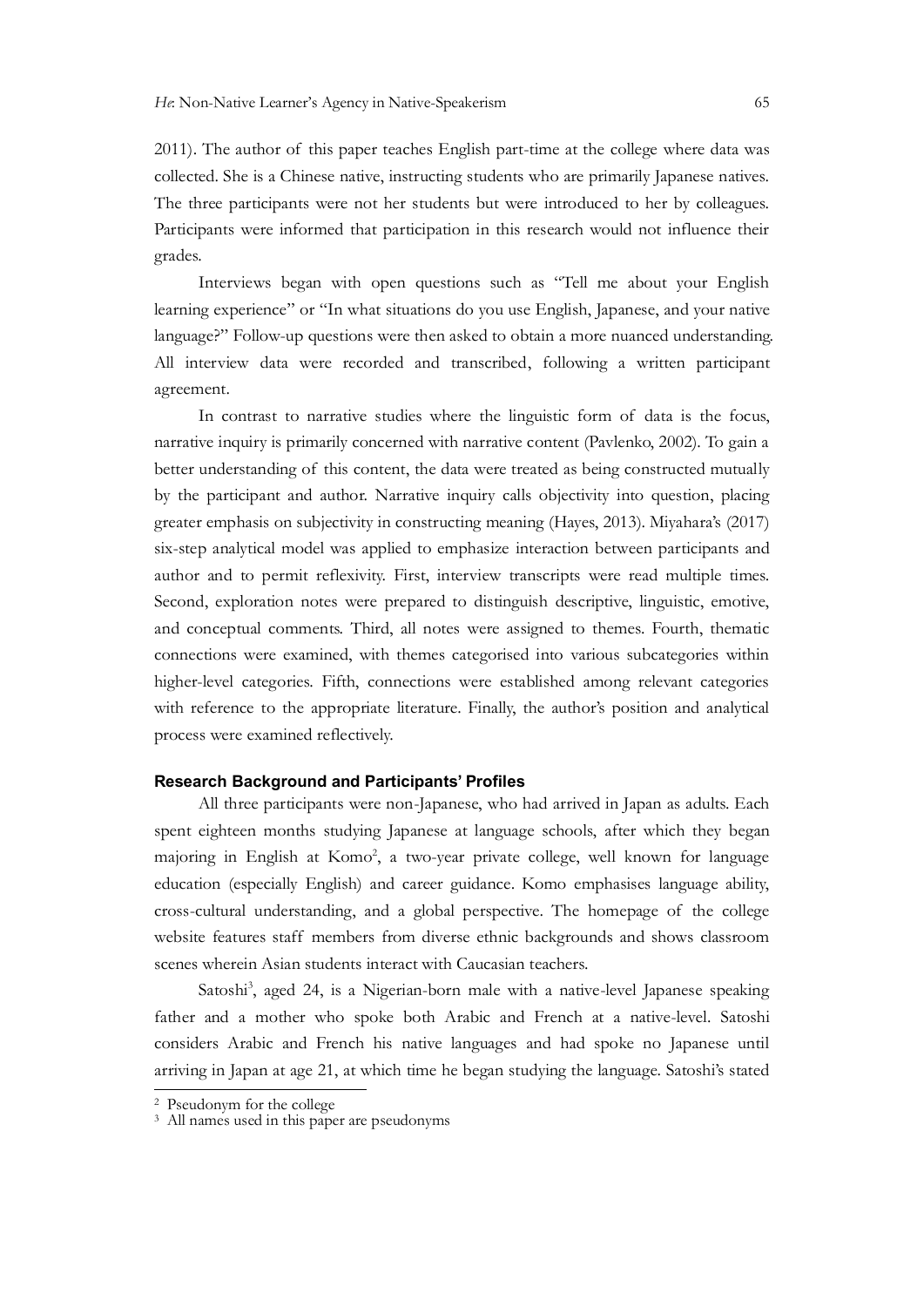Japan Journal of Multilingualism and Multivulturalism Vol 26 2020<br>
reason for coming to Japan was that since he has Japanese nationality and a<br>
Japanese-sounding name, he felt ashamed being unable to speak the language. Sa reason for coming to Japan was that since he has Japanese nationality and a Japanese-sounding name, he felt ashamed being unable to speak the language. Satoshi began learning English in middle school and spent free time playing online games, speaking with North Americans in English. Satoshi's goal was to leave Nigeria and to use his English skills to gain access to global society: "...even if I don't like the word Japan Journal of Multilingualism and Multirulturalism Vol 26 2020<br>
reason for coming to Japan was that since he has Japanese nationality and a<br>
Japanese-sounding name, he felt ashamed being unable to speak the language. Sa Japan Journal of Multilingualism and Multinulturalism Vol 26 2020<br>
reason for coming to Japan was that since he has Japanese nationality and a<br>
Japanese-sounding name, he felt ashamed being unable to speak the language. Sa *Interview*). Satoshit emphasis on the interview of English was speaking of Multiplean and Multiplean learning and a Japanese-sounding name, he felt ashamed being unable to speak the hanguage. Satoshi began learning Englis he noted: "I feel like Japanese…well probably in the future, English will be more used in Japan than Japanese itself. Just like...India maybe. Yes, I think, I think it will be" (Satoshi, 4 th Interview).

Vladimir is a native-level Russian speaker, who majored in law at a Russian university. He served in the army after graduation and then worked in a logistics firm. Vladimir said that Japanese language competence is valuable in the Russian job market, and, as a result, he had planned to return to Russia after learning Japanese. Due to his personal situation, he decided to remain in Japan, looking for employment. With modified goals, Vladimir decided to learn English, believing it would have financial value in the Japanese job market. He initially failed the college entrance exam. but later passed his English skills to gain access to global society: "...even if 1 don't like the word 'globalization', 1 am sull inspired to be an 'international person." I feel like if 1 don't learn<br>
veel, [and] if I hadn't learned Engl 'globalization,' I am still inspired to be an 'international person." I feel like if I don't learn<br>well, [and] if I hadn't learned English, 1 wouldn't be able to achieve this goal (Satoshi, 4<sup>th</sup><br>Interview)'. Satoshi's emp spoke English but not Japanese successfully gained employment in Japan. Vladimir is a native-level Russian speaker, who majored in law at a Russian<br>university. He served in the army after graduation and then worked in a logistics firm.<br>Vladimir said that Japanese language competence is valuabl

Nhung is a native-level Vietnamese speaker who majored in finance and Japanese at university. She worked for a car company after graduation but became dissatisfied with the working environment and resigned. Interested in acquiring overseas work experience, she came to Japan to improve her Japanese language skills and because it has a lower cost rarely uses her English in Japan, she insists that both English and Japanese are necessary for her work there. personal situation, he decided to remain in Japan, looking for employment. With<br>modified goals, Vladimir decided to learn Fraglish, believing it would have financial value<br>in the Japanese job market. He initially fulled th at university. She worked for a car company after graduation but became dissatisfied with<br>the working enviroment and resigned. Interested in acquiring overseas work experience,<br>she came to Japan to improve her Japanesc lan

Thus, while the participants came to Japan for different reasons, their decision to language skills in Japanese society, a setting in which native-speakerism is prevalent in both the English and Japanese teaching industry.

### Interview Findings

Seven major themes emerged from the interview data. Participant agency in reinforcing Japanese and English native-speakerism when studying English was evident in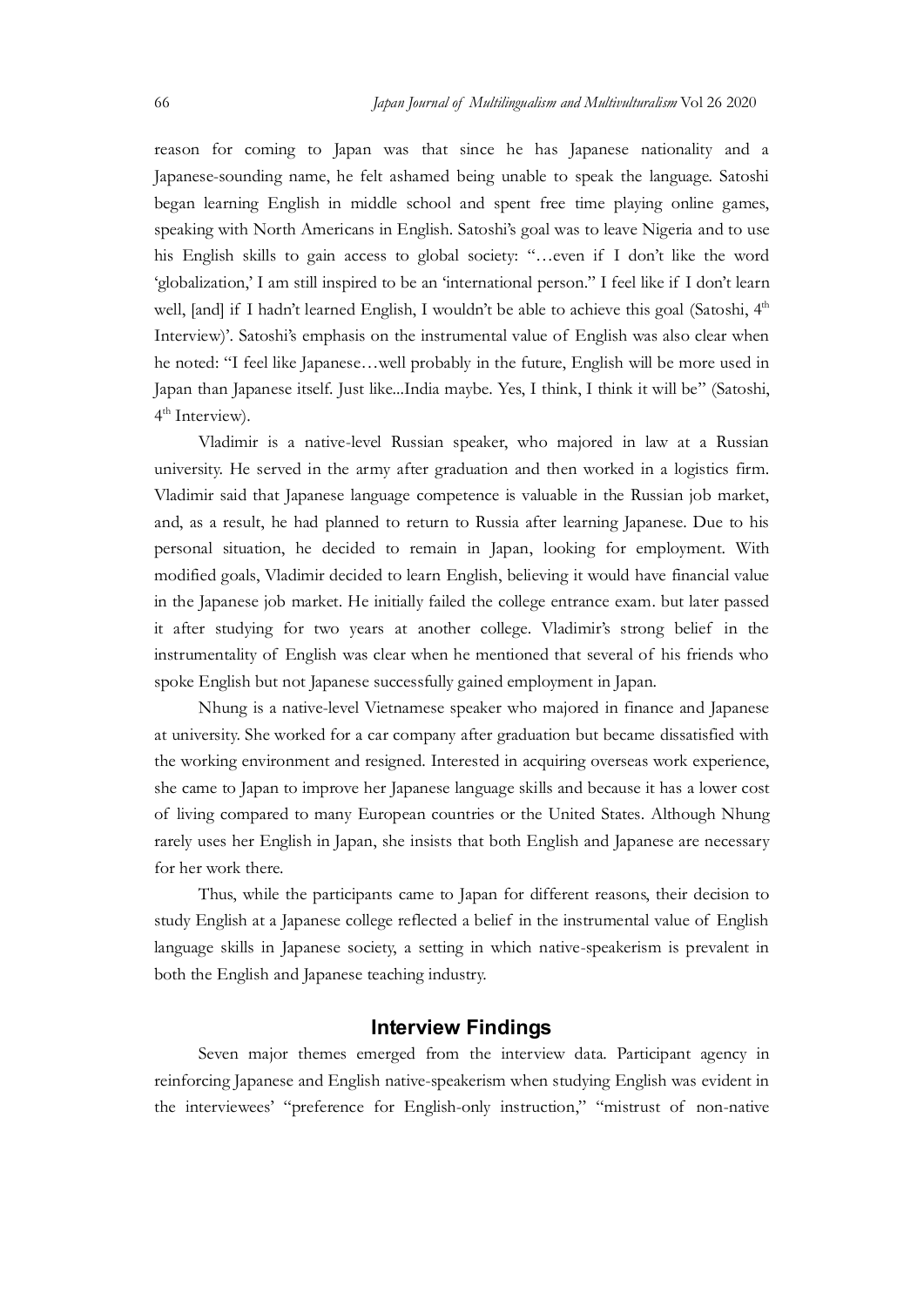teachers," and a "preference for native speakers as language partners." Simultaneously, *He* Non-Native Leamer's Agency in Native-Speakerism 67<br>teachers," and a "preference for native speakers as language partners." Simultaneously,<br>participants also experienced Japanese native-speakerism through "correction o Japanese" by Japanese-native speaking teachers. Additionally, they experienced "denying Japanese identity," by a broader Japanese community, when their attempts at communication in Japanese language were denied. Yet, while literature would lead us to believe that, as members of mobile populations, the participants would challenge the He Non-Native Learner's Agency in Native-Speakerism 67<br>teachers," and a "preference for native speakers as language partners." Simultaneously,<br>participants also experienced Japanese native-speakerism through "correction of involving "Othering based on language" and "Othering as a foreigner." *He* Non-Native Learner's Agency in Native-Speakerism 67<br>
teachers," and a "preference for native speakers as language partners." Simultaneously,<br>
participants also experienced Japanese native-speakerism through "correctio

#### Reinforcing Native-Speakerism

 As students in the English education industry, all three participants unavoidably experienced the English native-speakerism ideology. Despite the assumption within the native-speakerism, participants in this study showed a tendency towards reinforcing the ideology through their language learning experiences, detailing a "preference for English-only instruction" (rejecting the use of Japanese in English class), a "mistrust towards non-English-native teachers" (refusing to accept that that non-native teachers had professional competence), and a "preference for native speakers as language learning partners" (rejecting non-native speakers as language partners). **Reinforcing Native-Speakerism**<br>As students in the English education industry, all three participants unavoidably<br>experienced the English naive-speakerism ideology. Despite the assumption within the<br>literature that mobile As students in the English education industry, all three participants<br>experienced the English native-speakerism ideology. Despite the assumptic<br>literature that mobile populations are assumed to have for the possibility o<br>n

The following excerpt illustrates how participants preferred monolingual teaching when studying English in Japan. During his first interview, Vladimir stated that he was satisfied with classes taught by "foreigner teacher" in a program with only native English teachers but described his frustration in classes with Japanese teachers who used "a mix English-only instruction" (rejecting the use of Japanese in English class), a "mistrust<br>towards non-English-naive teachers" (refising to accept that that non-naive teachers<br>had professional competence), and a "preference f vards non-English-native teachers" (refusing to accept that that non-native teachers<br>professional competence), and a "preference for native speakers as language learning<br>"(rejecting non-native speaker as language partners)

(Vladimir, 1st interview)

V: …almost every classes where teachers are Japanese, not good for me.

R: you mean they are…

test and every questions were in English. We are studying English. The test are in English. But when in Japan, with Japanese classmates with Japanese sometimes answers I can't understand it. We are studying English, right?

Vladimir considered classes taught by non-natives to be good when English was used as the language of instruction, while classes conducted in Japanese were not good.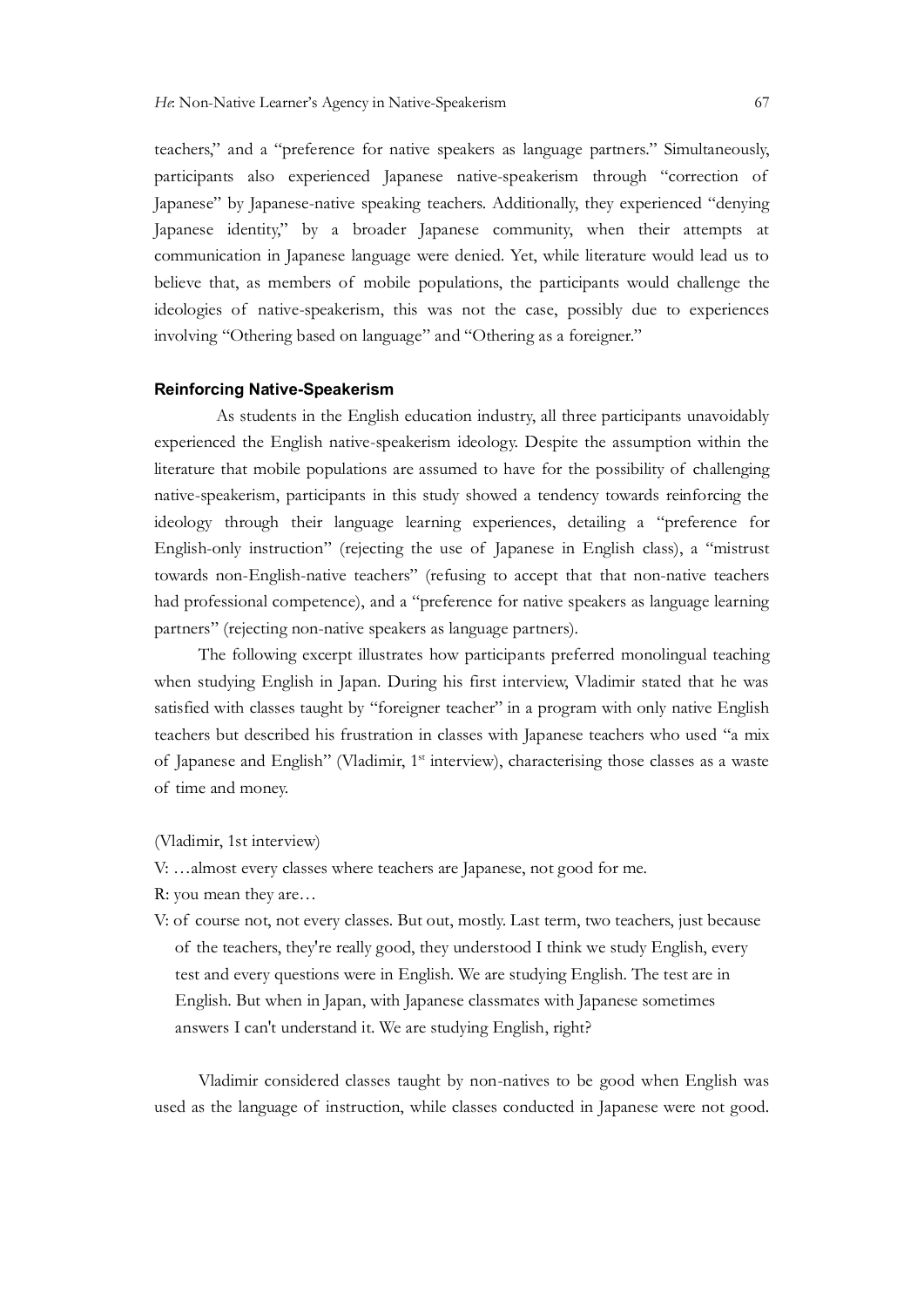Japan Journal of Multilingualism and Multivulturalism Vol 26 2020<br>Vladimir's comment that "We are studying English, right?" underscored his belief that<br>classes should be conducted in English. Similarly, Nhung preferred cla Vladimir's comment that "We are studying English, right?" underscored his belief that classes should be conducted in English. Similarly, Nhung preferred classes where only English could be spoken, unlike Japanese students who preferred not to follow this rule .

#### (Nhung, 2nd interview)

- N: Yes and I feel comfortable …it and … He always... Help… Say… Everybody has to use English in the class not Japanese. Except the break time.
- R: the break time.
- N: and I think it easy for everybody to improve English, so yes, I feel not nervous or maybe boring in class, not boring…
- R: Oh, you don't feel boring in class. So you always speak English in that class?
- N: yes, but maybe some Japanese students don't do like that. And they don't want to speak English, Japanese.

Just like Vladimir, who described "every tests" and "every questions" in English as "good," Nhung described English-only medium classes as "comfortable," "not nervous," and "not boring." Both prefer English-medium instruction, expressing dissatisfaction with teachers or students who do not speak English, which epitomises the fallacy of monolingual teaching approaches, where target languages are believed to be best taught without the use of another language (Kiczkowiak & Lowe, 2018). This is similar to the Resume to break implish in the class not Japanese. Except the break time.<br>
R: Ch: and I think it casy for everybody to improve English, so yes, I feel not nervous or<br>
maybe boring in class, not boring...<br>
R: Oh, you don't perceived as superior, with other pedagogical approaches considered ineffective. With English framed as essential for globalisation and constructed as an "international language," countries such as Japan attempt to implement English-only policies in language classes, believing they will improve proficiency and integrate students into a global society (Hashimoto, 2013a). By preferring the English medium, the participants speak English, Japanese.<br>
Just like Vladimir, who described "every tests" and "every questions" in English as<br>
"good," Nhung described English-only medium classes as "comfortable," "not nervous,"<br>
and "not boring." Both pr which is closely related to native-speakerist ideology. This monolingual approach not only strengthens the position of English but furthers the assumption that native speakers are the gold standard in ELT (Phillipson, 2016). with teachers or students who do not speak English, which epitomises the fallacy of<br>monolingual teaching approaches, where target languages are believed to be set taught<br>who the use of another language (Kiczkowiak & Lowe,

Participants also expressed "mistrust towards non-native teachers," which is also in although, in the literature, native-speaking English teachers are sometimes constructed as Others in some settings, including Japan (Hashimoto, 2013b). However, English native-speaking teachers are preferred when hiring in places where English is taught as a second or foreign language (Mahboob et al., 2004). This preference for native teachers results in discrimination towards non-native teachers, who are regarded as unqualified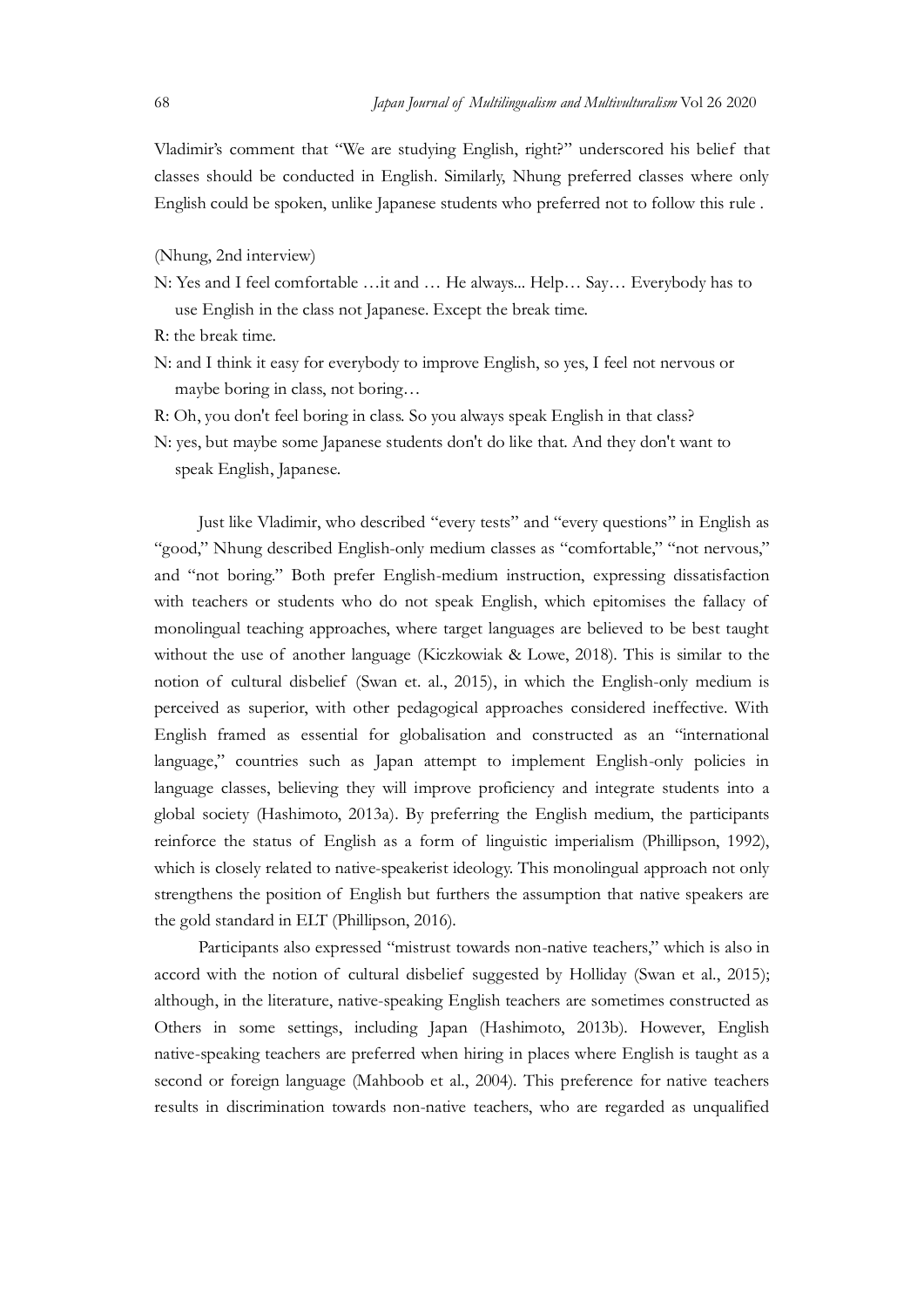when compared with unqualified native teachers (Phillipson, 1992; Rao, 2010).

When talking about his relationship with the teachers in the language institution, He Non-Native Learner's Agency in Native-Speakerism<br>
when compared with unqualified native teachers (Phillipson, 1992; Rao, 2010).<br>
When talking about his relationship with the teachers in the language institution,<br>
Vladim answer questions about English.

(Vladimir, 1st interview)

- R: No, because I'm curious about your social network in school. So not much with Japanese teacher, but you feel close, well, kind of close to native teacher.
- V: No, I can communicate with Japanese teacher about weather, about everything, about sport, about hobby, about everything, about Japanese life, but not about study, Study English. I can ask, hear them about everything, but not English. Because they are not know English. Okay they can speak in English, maybe not very well but they can, they can, but they are not native speakers.

While Vladimir was willing to have casual conversations with Japanese-native When talking about his relationship with the teachers in the hanguage institution,<br>Vladimir was decply suspicious of whether Japanese English teachers were qualified to<br>answer questions about Dinglish.<br>(Vladimir, 1st inter Vladimir was deeply suspicious of whether Japanese English teachers were qualified to answer questions about English.<br>
(Vladimir, 1st interview)<br>
R: No, because I'm curious about your social network in school. So not much saying "they are not native speakers." Similarly, Vladimir emphasised that only native speakers have absolute authority when it comes to the language.

(Vladimir, 1st interview)

R: but they are teaching English, right? So you can still ask questions about English.

V: not Japanese teachers.

R: why not?

V: because they are Japanese.

- R: oh, you mean they are not native?
- V: if… for example, you're my teacher, but I don't mean to be rude, but you're Chinese, if I have questions about English, I asked not you.

r teachers, he rejected the idea of asking them for assistance with English, even<br>this was their job, denying the professional identity of Japanese teachers, by<br>"they are not native speakers." Similarly, Vladimir emphasise including the author. Interestingly, when characterising teachers, Vladimir associates nationality with language ability, explaining that the author is "Chinese" rather than stating that her native language is Chinese. The participant demonstrated his mistrust of non-English native speaking teachers by not relying on these teachers as resources for questions involving English. This suspicion is based not on the teacher's proficiency but R: but they are teaching English, right? So you can still ask questions about English.<br>
Y: on Japanese.<br>
R: oh, you mean they are not native?<br>
V: because they are Japanese.<br>
R: oh, you mean they are not native?<br>
V: if... f

Last, participants displayed a "preference for native speakers as language learning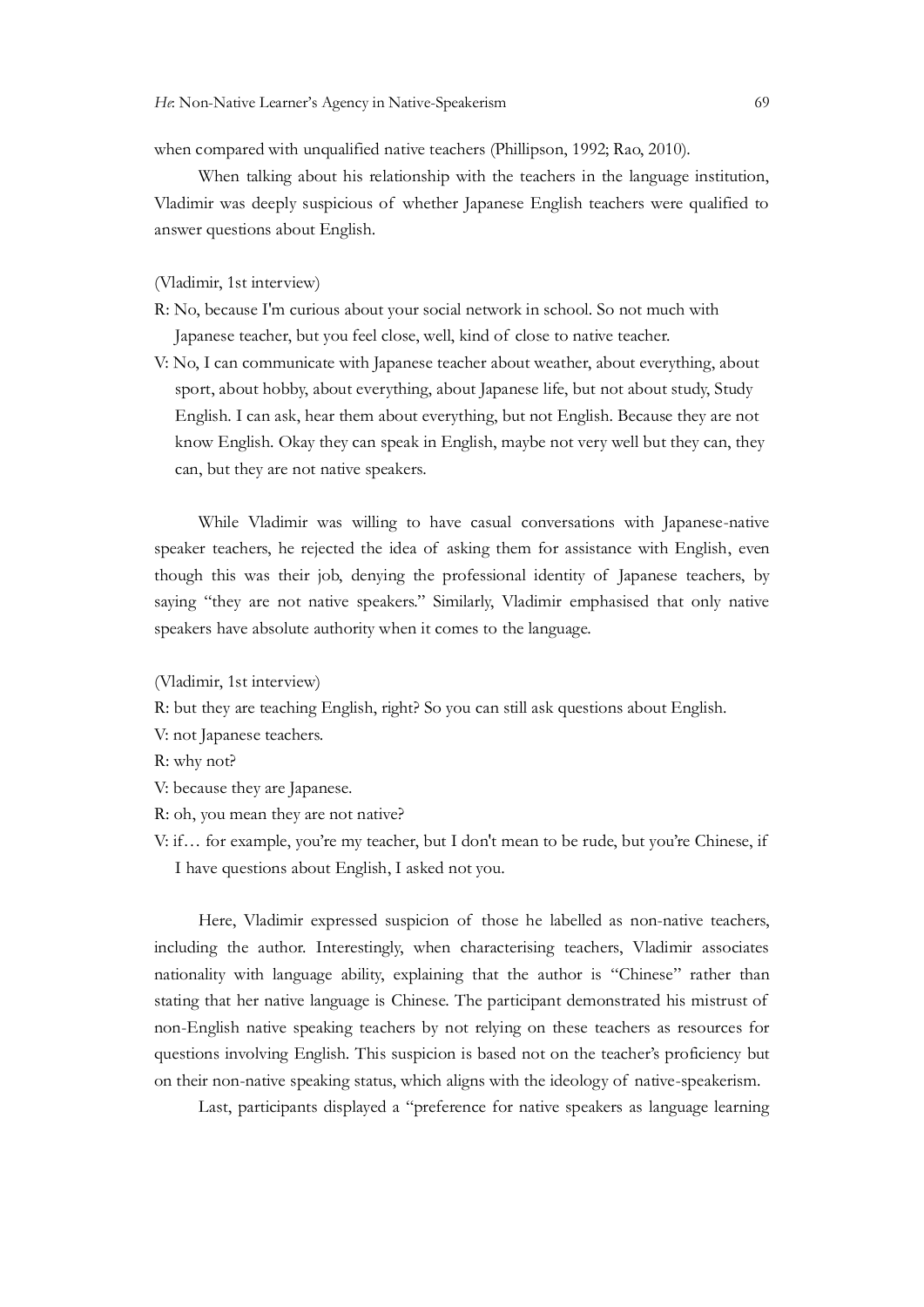Japan Journal of Multilingualism and Multivulturalism Vol 26 2020<br>partners," demonstrating how non-native learners also experience discrimination under<br>the ideology of native-speakerism. When describing her relationship wi partners," demonstrating how non-native learners also experience discrimination under the ideology of native-speakerism. When describing her relationship with Japanese classmates, Nhung voiced a clear preference for native speakers of English as language practise partners.

(Nhung, 2nd interview)

R: so they usually use Japanese with you?

N: yes. But some friends they always just speak English with me. but actually I speak

Japanese and they said by in English we can understand together because they want to practice English and I want to practice Japanese.

One possible explanation for Nhung's choice to view Japanese-native speaker classmates as resources for practising Japanese, rather than English, is that it implicitly demonstrates a belief that language skills are best improved by practising with native speakers. Yet, this choice implicitly characterises Japanese-native speakers as unqualified to be English language practise partners. Indeed, Satoshi behaved similarly. (Nhung, 2nd interview)<br>
R: so they usually use Japanese with you?<br>
N: yes. But some friends they always just speak English with me. but actually I speak<br>
Japanese and they said by in English we can understand together beca citice English and I want to practice Japanese.<br>
One possible explanation for Nhung's choice to view Japanese-native speaker<br>
ates as resources for practising Japanese, rather than English, is that it implicitly<br>
strates a

(Satoshi, 2nd interview)

- for him. But he's trying.
- R: You never talk to him in Japanese?
- S: I do. I don't want to practice English I want to learn Japanese so..

logical choice given that that they are majoring in English. Yet, out of a desire to practise Japanese, Satoshi responded in Japanese. One explanation is that, similar to Nhung, Satoshi regarded his Japanese classmates as resources for practising their native rather than non-native language.

Moreover, even the value of conversations in English with non-English native speakers was downplayed by participants. Unlike Nhung and Satoshi, Vladimir was willing to speak English with non-English-native-speakers at college and his place of (Satoshi, 2nd interview)<br>
S: One of my friend is actually tried to speak English to me all the time. It's kind of hard<br>
for him. Bu he's tying,<br>
R: You never talk to him in Japanese?<br>
S: I do. I don't want to practice Engl When discussing how his language abilities improved after starting work, Vladimir for him. But he's trying.<br>
R: You never talk to him in Japanese?<br>
S: I do. I don't want to practice English I want to learn Japanese so.<br>
Here, one of Satoshii Japanese classmates sought to practise English with him—a<br>
log extensively using English with customers at work, Vladimir stressed that his English S: I do. I don't want to practice English I want to learn Japanese so.<br>
Here, one of Satoshi's Japanese classmates sought to practise English with him—a<br>
logical choice given that that they are majoring in English. Yet, ou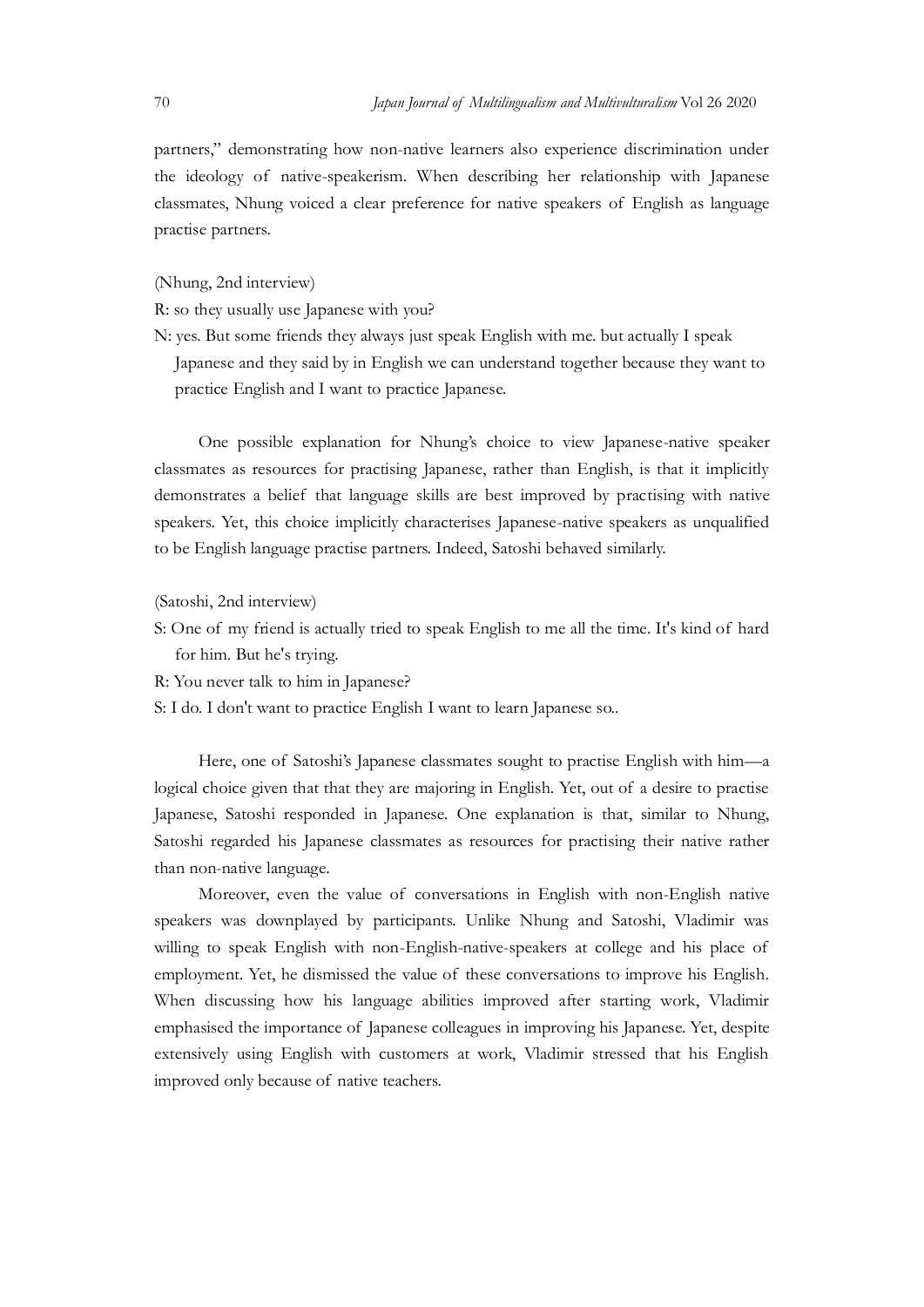(Vladimir, 1st interview)

R: it sounds like you have a lot of practice in Japanese doing your part-time job.

- He Non-Native Learner's Agency in Native-Speakerism 71<br>
(Vladimir, 1st interview)<br>
R: it sounds like you have a lot of practice in Japanese doing your part-time job.<br>
V: of course, so I think my Japanese skill and not my E Non-Native Learner's Agency in Native-Speakerism 71<br>adimir, 1st interview)<br>it sounds like you have a lot of practice in Japanese doing your part-time job.<br>of course, so I think my Japanese skill and not my English skills, Non-Native Learner's Agency in Native-Speakerism<br>
adimir, 1st interview)<br>
it sounds like you have a lot of practice in Japanese doing your part-time job.<br>
of course, so I think my Japanese skill and not my English skills, Americans and Canadians, native speakers. R: it sounds like you have a lot of practice in Japanese doing your part-time job.<br>V: of course, so 1 think my Japanese skill and not my English skills, maybe a bit, just a bit<br>of my English skills too, inproving, improvin of course, so I think my Japanese skill and not my English skills, maybe a bit, of my English skills too, improving, improving because of my part-time job.<br>The my skill, my current English skill just because of daily schoo
- R: you mean teachers.

V: School teachers. Only because of schoolteachers. Really, I really, thankful for them.

 $(\ldots)$ 

- V: The night part-time job I'm communicating with Japanese, but with some persons, we can speak in English.
- R: but mainly you..
- V: yeah mainly Japanese. but in the restaurant and the bar, yes sometime I can only speak English. Not with everyone.
- R: It sounds like your English skills improves.
- 

Vladimir revealed that learning English rather than Japanese was his goal. As such, Americans and Canadians, native speakers.<br>
R: you mean teachers.<br>
W: School teachers. Only because of schoolteachers. Really, I really, thankful for them.<br>
V: The night part-time job I'm communicating with Japanese, but wi language. Vladimir mentioned speaking in English at length with an Indian customer as well as with Japanese classmates. However, Vladimir attributed his improved English solely to conversations with native English speaking teachers. In other words, for Vladimir, practising with native speakers is the only legitimate route to improving his English. This is like Nhung and Satoshi's logic of viewing Japanese native speaking classmates as valuable for practising Japanese with, but not English. To conclude, the preference for native speakers when choosing a language partner, combined with denying English. Not with everyone.<br>
R: It sounds like your English skills improves<br>
V: English skills improves because of Komo . Komo native teachers. Only thanks, thanks<br>
of them.<br>
Vladimir revealed that learning English rather reinforces the native-speakerist ideology. Vladimir revealed that learning English rather than Japanese was his goal. As such,<br>
he was more willing to use English with other people, regardless of their primary<br>
alanguaçe. Vladimir mentioned speaking in English at l be was more willing to use English with other people, regardless of their primary language. Vladimir mentioned speaking in English at length with an Indian customer as well as with Japanese classmates. I lower, Vladimir at

The participants contributed to reinforcing a native-speakerist ideology by preferring English-only instruction, English-native teachers, and English native speakers as language practise partners. Combined, these preferences imply a faith in the has been examined previously (Pinner 2014), dating back to traditional linguistic research where native speakers were regarded as "ideal speaker-listeners" when studying language (Reis, 2011). While norms of "English as an international language" are a topic of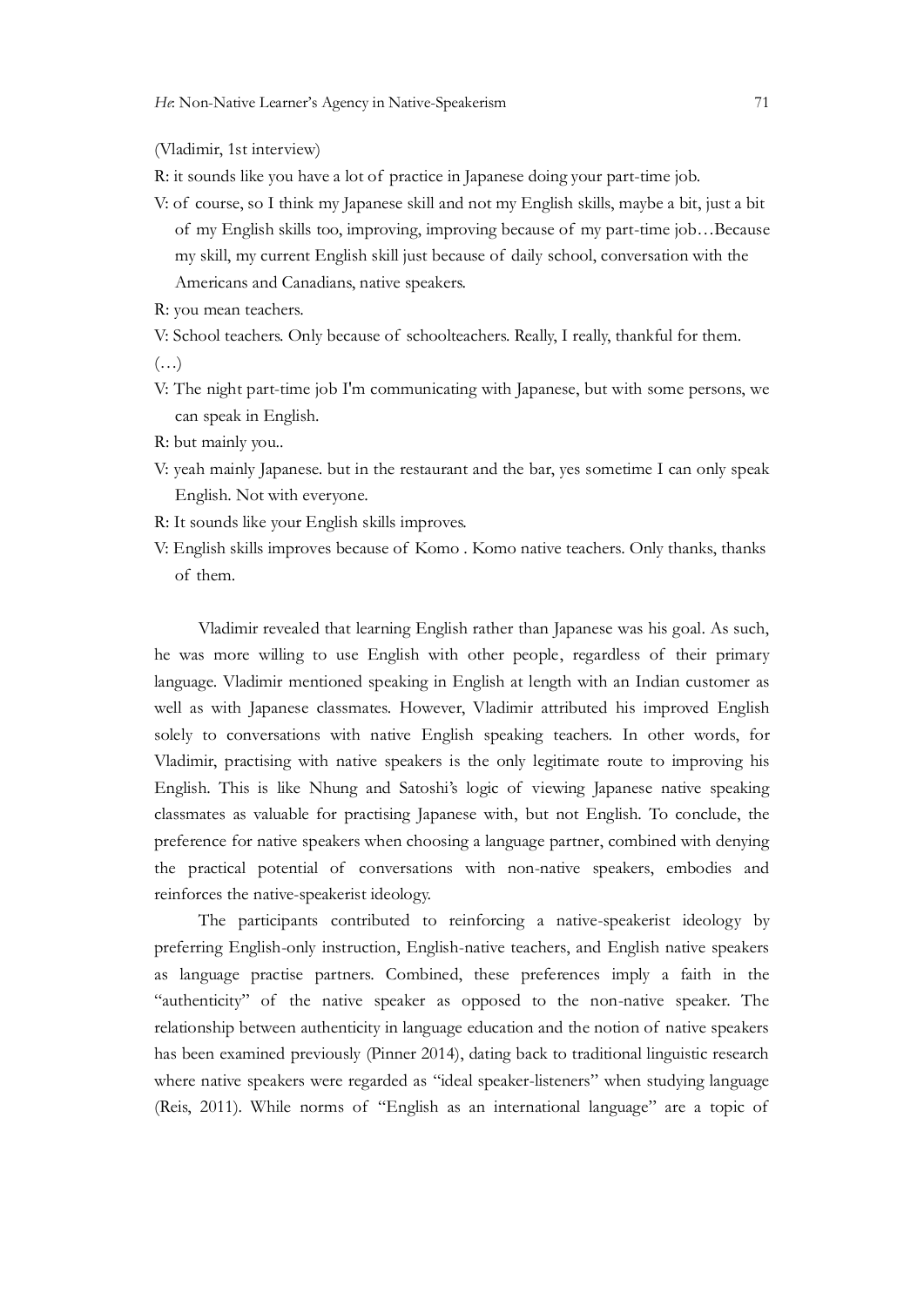Japan Journal of Multilingualism and Multivulturalism Vol 26 2020<br>discussion in the literature, English textbooks seldom focus on other varieties of English<br>besides those used in inner circle countries (Yamanaka, 2006). Th Japan Journal of Multilingualism and Multivulturalism Vol 26 2020<br>discussion in the literature, English textbooks seldom focus on other varieties of English<br>besides those used in inner circle countries (Yamanaka, 2006). Th besides those used in inner circle countries (Yamanaka, 2006). This facilitates the Japan Journal of Multilingualism and Multivulturalism Vol 26 2020<br>discussion in the literature, English textbooks seldom focus on other varieties of English<br>besides those used in inner circle countries (Yamanaka, 2006). Th Jepan Journal of Multilingualism and Multinulturalism Vol 26 2020<br>discussion in the literature, English textbooks seldom focus on other varieties of English<br>besides those used in inner circle countries (Yamanaka, 2006). Th Japan Journal of Multilingualism and Multinulturalism Vol 26 2020<br>discussion in the literature, English textbooks seldom focus on other varieties of English<br>besides those used in inner circle countries (Yamanaka, 2006). Th Consequently, native speakers and their languages—legitimised as "authentic"—are afforded greater value, resulting in racial and professional discrimination towards non-native speakers (Kubota & Fujimoto, 2013; Lowe & Pinner, 2016).

#### Experiencing Japanese Native-Speakerism

Apart from their role in reinforcing native-speakerism, the participants—as non-native speakers—are also victims of native-speakerism. While native-speakerism was first defined as an ideology privileging "the West" in ELT (Holliday, 2006) and thus discussion in the literature, English textbooks seldom focus on other varieties of English<br>besides those used in inner circle countries (Yamanaka, 2006). This facilitates the<br>prevalence in many countries of the idea that " teaching of other languages (Hashimoto, 2013b), as some studies have pointed out (e.g., Houghton & Rivers, 2013). However, these studies still focus chiefly on the experience of teachers. In contrast, the participants demonstrated that non-native learners both experience and are influenced by native-speakerism associated with other languages. Here, Inaguages and members of other cultures as Others (Lowe & Pinner, 2016).<br>Consequently, native speakers and their languages—legitimised as "authentic"—are afforded greater value, resulting in racial and professional discrim Japanese" and "denying Japanese identity." All participants were reluctant to communicate with non-teaching staff at Komo, non-native speakers (Kubota & Fujimoto, 2013; Lowe & Pinner, 2016).<br> **Experiencing Japanese Native-Speakerism**<br>
Apart from their role in reinforcing native-speakerism, the participants—as<br>
non-native speakers—are also vict non-native speakers—are also victims of native-speakerism. While native-speaker first defined as an ideology privileging "the West" in ELT (Holliday, 20 embodying colonial features of English, the preference for "native-ne teaching of other languages (Hashimoto, 2013b), as some studies have pointed out (e.g.,<br>Houghton & Rivers, 2013). However, these studies still focus chiefly on the experience of<br>teachers. In contrast, the participants demo

As a result, Nhung relied on her language teacher, who she assumed would have a greater understanding of migrant students. Yet, when Nhung was seeking employment and consulted her Japanese teacher about her written Japanese, she experienced the pressure

#### (Nhung, 2nd interview)

teacher and if I don't understand, I talk with her, and her explain to me. but something because I write, I prepare some about the reason that I want to work and I, I asked her to check for me. But she just said that it's not right in the Japanese. And she, many times she said, she asked me to do it again. And I don't feel comfortable to do that. So I just want to start a little time for that… They just look at my paper and say it's not like Japanese. People write, and I have to do it again again again and again. Maybe... but I don't... actually I don't know how to write perfectly like Japanese or something like that.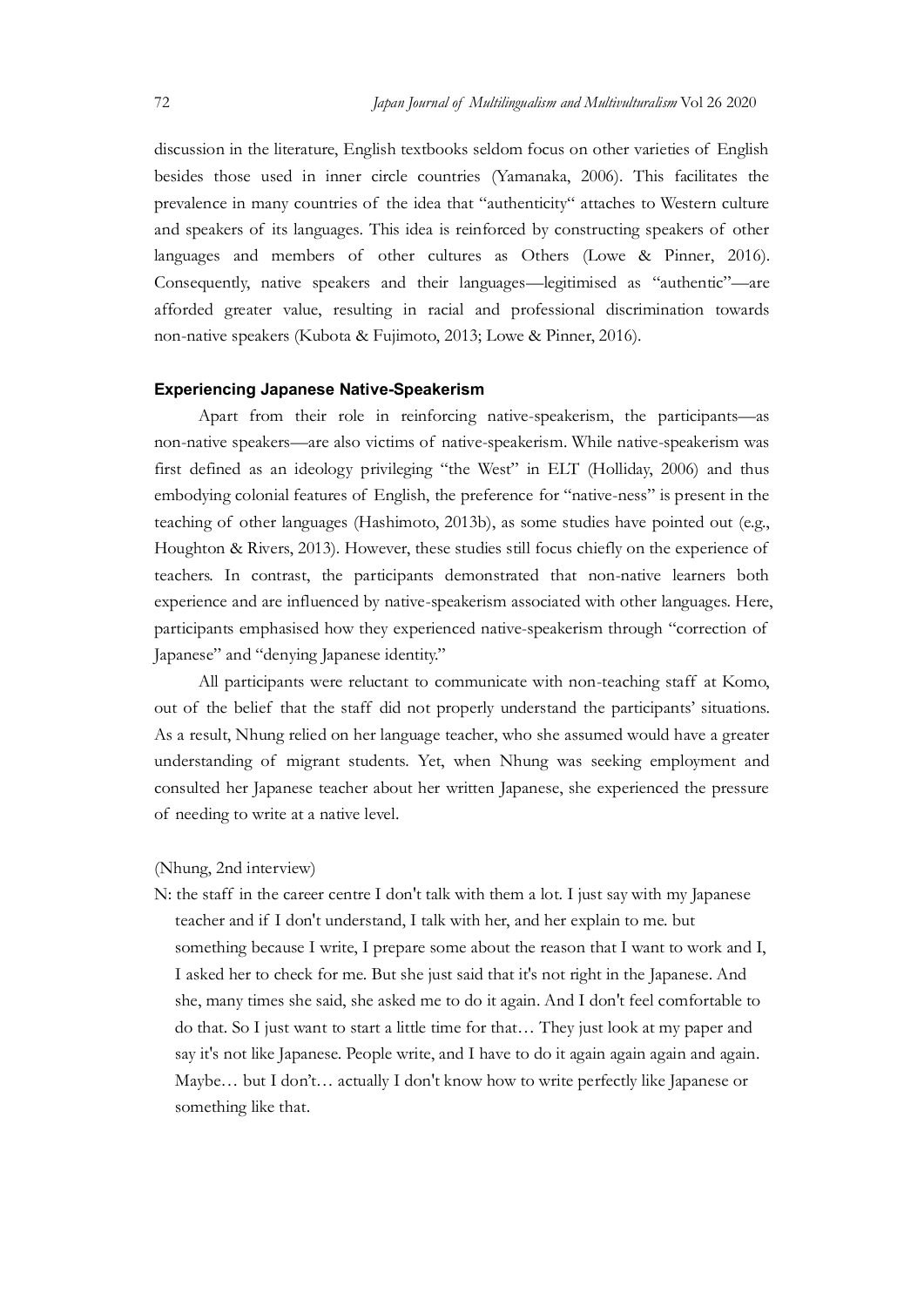The above quote illustrates Nhung's frustration with the expectation from her Japanese teacher that job applications be repeatedly re-written to conform with unclearly articulated standards of being "right." Here, the exact Japanese level associated with "right" is never made clear, but Nhung is concerned that she is not operating at the expected level. The emphasis on "right" Japanese represents a native-speakerist ideology, where only native-level Japanese is considered authentic, which frustrates non-native learners. Moreover, since teacher-student relations are hierarchical in Japanese society, the teacher's emphasis on a "right" Japanese enhances the superiority of native-level language, thereby constructing the non-native speaker as an "inferior other." During small talk prior to one of the interviews, Satoshi mentioned how he was He Non-Native Learner's Agency in Native-Speakerism 73<br>
73<br>
The above quote illustrates Nhung's frustration with the expectation from her<br>
Japanese teacher that job applications be repeatedly re-written to conform with unc

also constructed as the Other by a Japanese teacher. In front of classmates, Satoshi's sound Japanese. Satoshi explained why this offended him. As he was born in Nigeria and spent his teenage years in Algeria, he sometimes described himself as "Algerian-Japanese", while claiming the "Japanese Nigerian in Nigeria" status at other times: "In Canada I was the, I don't know what, the Nigerian that looks like a Japanese. However, in Japan, I look like a little bit like Japanese people, so I do not feel that distance" (Satoshi, 2<sup>nd</sup> interview). "right" is never made clear, but Nhung is concerned that she is not operating at the expected level. The emphasis on "right" Japanese represents a native-speakerist ideology, where only native-level Japanese is considered expected level. The emphasis on "right" Japanese represents a native-speakerist ideology, where only native-level Japanese is considered authentic, which frustrates non-native leaders' Moreover, since teacher's sublasis on Japanese teacher, a Japanese native speaker is someone who looks racially Japanese and speaks native-level Japanese. The construction of Satoshi as an Other is based on a fixed iteacher's emphasis on a "right" Japanese enhances the superiority of native-level hanguage, thereby constructing the non-native speaker as an "inferior other."<br>
During small alls proir to one of the interviews, Statoshi m thereby constructing the non-native speaker as an "inferior other."<br>
During small talk prior to one of the interviews, Satoshi mentioned how he was<br>
also constructed as the Other by a Japanese teacher. In front information research on Japanese native-speakerism, where Japanese language teachers were shown to have a strong belief in the tight relationship among race, language, and nationality (Hashimoto, 2018). This Japanese native-speakerism is thought to subvert the superiority sound Japanese. Satoshi explained why this offended him. As he was born in Nigeria and while claiming the "Japanese", speakers in Algeria, he sometimes described himself as "Algerian-Japanese", while claiming the "Japanese sense of disempowerment applies to all non-native Japanese speakers, regardless of whether they are English native speakers. Japanese is part of Satoshi's complex identity, he viewed learning the Japanese<br>ge as an issue of identity rather than a practical necessity. Yet, for Satoshi's<br>asset eacher, a Japanese naive speaker is someone who looks r

#### Construction of Native-Speakerism

population, to challenge native-speakerism. Rather, they contributed to native-speakerism while simultaneously being victimised by the ideology. How participants experienced "language-related Othering" and "Othering as a foreigner" is of significance in understanding this topic. Bluntly, interactions with native-speaking teachers or a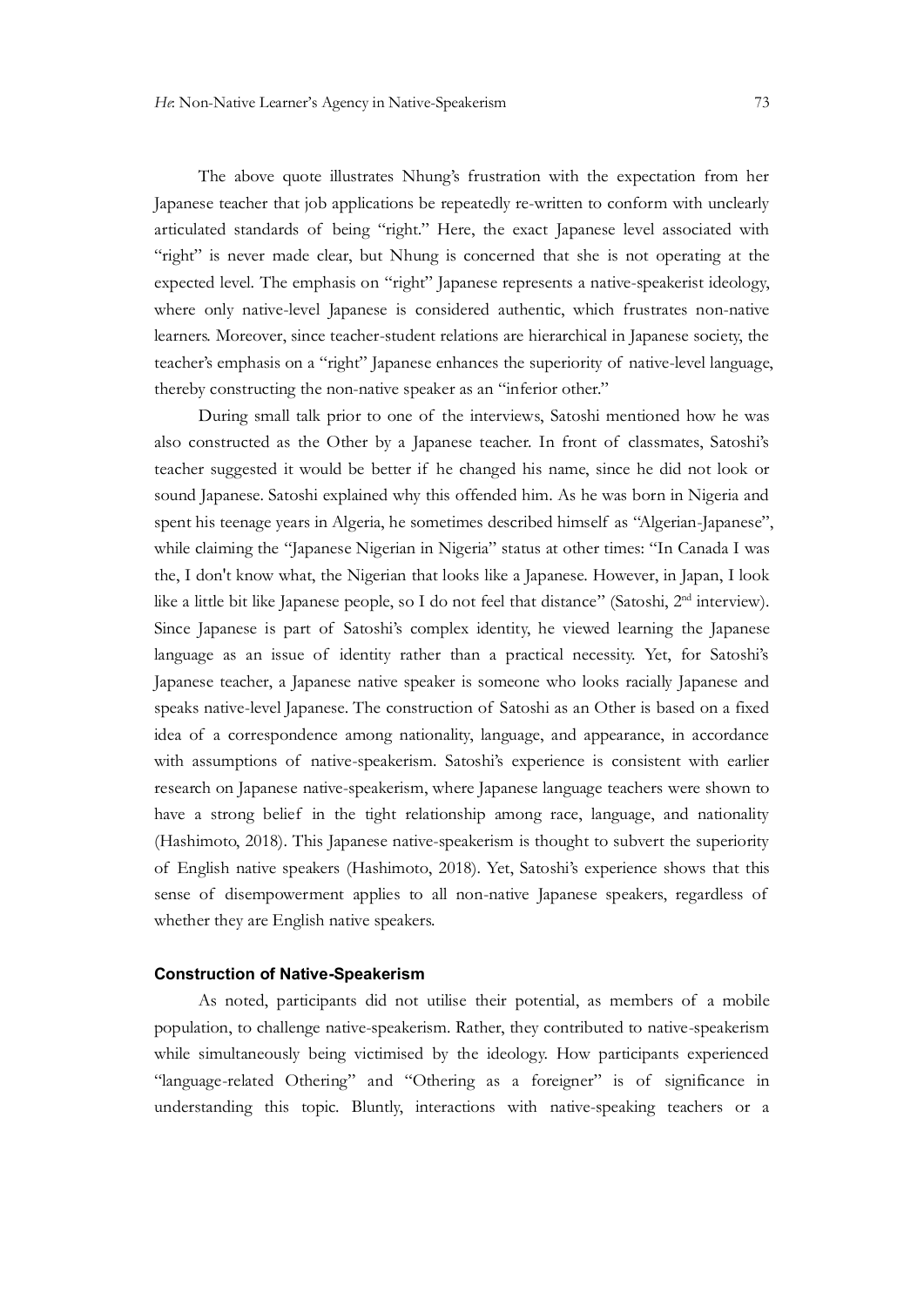Japan Journal of Multilingualism and Multivulturalism Vol 26 2020<br>
native-oriented system contributed to participants constructing native-speakerist ideology.<br>
In one instance, Nhung described a situation where a Canadian native-oriented system contributed to participants constructing native-speakerist ideology. In one instance, Nhung described a situation where a Canadian teacher offered to help Father Machinesian and Multilingualism and Multinulturalism Vol 26 2020<br>
hative-oriented system contributed to participants constructing native-speakerist ideology.<br>
In one instance, Nhung described a situation where a Can

(Nhung, 2nd interview)

- R: teacher you mean in a class?
- N: in class and some teacher now help me for my pronunciation. Yes, because I can't pronunciation exactly so they can't understand and they spend some time with me and help me to improve my pronunciation (…) I meet him two times a week, twice a week, yes.

Here, Nhung's pronunciation of English did not meet the native speaking teacher's *Japan Jamand of Multilingualism and Multimalum listar* Oct 2020<br>
mative-oriented system contributed to participants constructing native-speakerist ideology.<br>
The one instance, Nhung described a situation where a Canadian mative-oriented system contributed to participants constructing native-speakerist ideology.<br>
In one instance, Nhung described a situation where a Canadian teacher offered to help<br>
her with English pronunciation outside of correction by the native speaker combined to potentially contribute to a hierarchy between native and non-native speakers. This episode constructed Nhung as a "non-authentic Other" whose non-native English was inferior and required correction. In (Nhung, 2nd interview)<br>
R: teacher you mean in a class<sup>2</sup><br>
N: in class and some teacher now help me for my pronunciation. Yes, because I can't<br>
pronunciation exactly so they can't understand and they spend some time with m miscommunication—when the author could not understand specific words used by Nhung. When this happened, Nhung wrote the English word, and the miscommunication was immediately solved. This contrasts with her being confronted by native-speaking teachers who constructed her English as incorrect and corrected it, despite her having a strategy for dealing with pronunciation problems.

Teaching methods based on translating into and out of Japanese also contribute to othering the participants based on language. All three participants reported struggles with English reading comprehension classes in which they were required to translate academic articles from English to Japanese. The problems were particularly obvious in the case of Satoshi.

#### (Satoshi, 2nd interview)

- R: The other thing I want to ask you is to which level, Japanese language level, do you expect to reach? Are you satisfied with the Japanese ability you have?
- S: right now, not that much. I feel like I'm still lacking a lot of vocabulary. And eh, I don't have a specific goal but I want to get as close as possible to native level. But I think it takes more than 10 years so. I still have a long way to go.
- R: So you are not satisfied with your language, I mean Japanese ability currently. When do you, when would you have that feeling?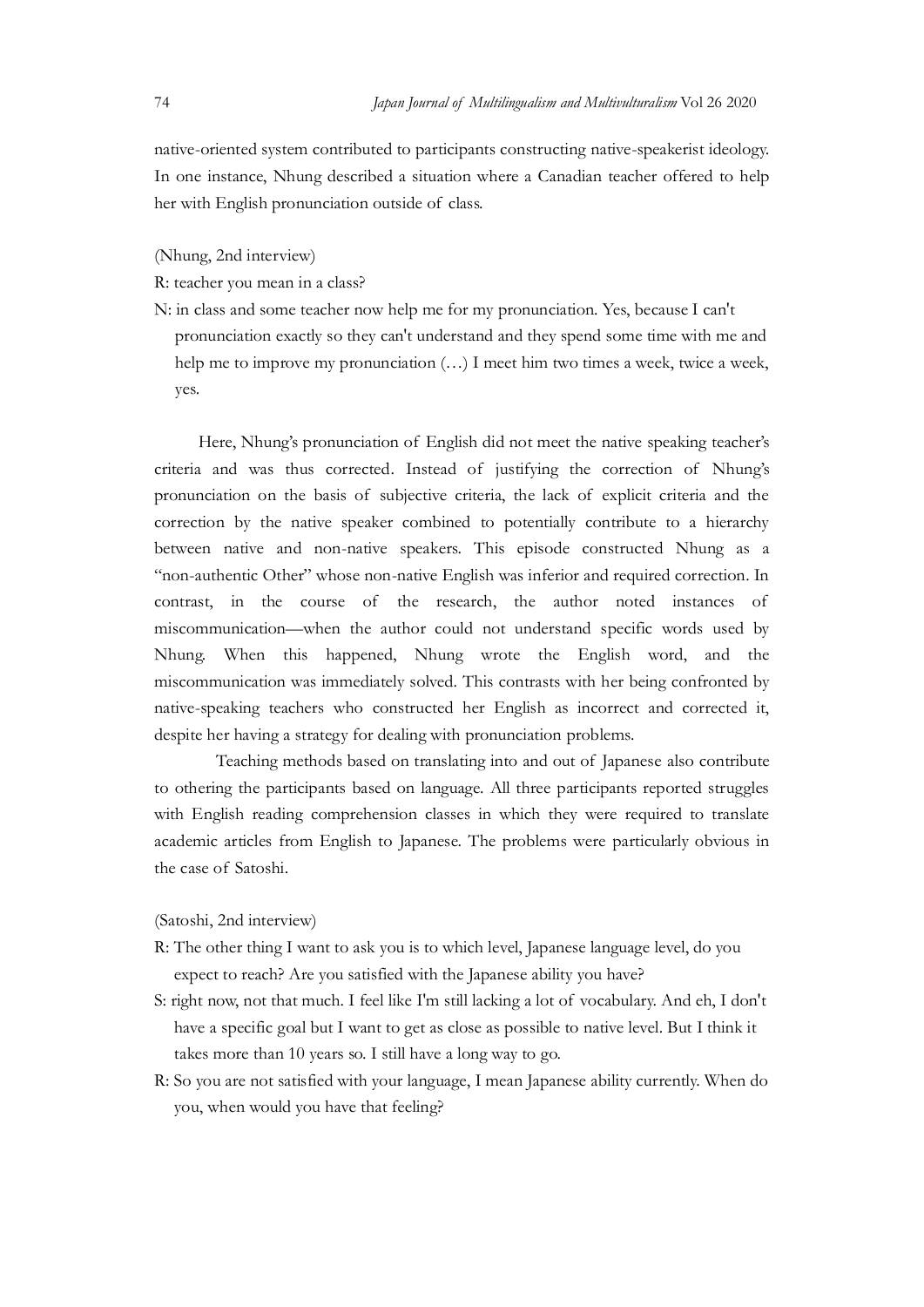S: for example when we translate, I can translate into another words, but the way I translate it is like… It is like a Japanese 12 years old would do it. It is not high-level Japanese.

The excerpt above illustrates that Satoshi regarded his Japanese ability as "not high-level Japanese." While not experiencing difficulties in daily conversation with Japanese classmates, he was both dissatisfied and frustrated with teaching methods that centred on translation, which required "high-level" Japanese. Indeed, this was a repeated He Non-Native Learner's Agency in Native-Speakerism 75<br>
S: for example when we translate, I can translate into another words, but the way I<br>
translate it is like... It is like a Japanese 12 years old would do it. It is not translation, where he felt it necessary to go home and "practise, practise for the reading class" and "Learn the Japanese, only Japanese" (Satoshi, 1<sup>st</sup> interview). As such, this native-speaker oriented teaching method constructs non-native learners' language as inferior.

Othering also occurred in cases where non-native learners are deprived of language ownership. The following excerpt illustrates how Vladimir was constructed as the Other when wanting to speak Japanese, but denied that possibility.

(Vladimir, 1st interview)

- V: If you live in Russia you need only Russian. If you want to do job with Japanese or Chinese or other language, you need that language, not English. But if you live in stances classmates, he was both dissatisfied and frustrated with teaching methods that<br>tracted on translation, which required "high-level" Japanese. Indeed, this was a repeated<br>men for statoshi, noring that an Fanglish re because many situation you come across, or a media with other foreigners or Japanese, and every one think oh, you are foreigner you definitely know, you definitely speak English. But I cannot so… many, not many, sometimes funny, sometimes strange situations when, where I cannot give a clear answer. What? 日本語でお願いします [Please say that in Japanese]. So things very strange, foreigner are asking about Japanese.
- R: you mean people around you expect you to speak English.
- V: yes very well.. Like a native speaker.. but I'm not.

(Vladimir, 2nd interview)

- R: Well, there is one thing I'm so curious about the interview we had last time. Then you have mentioned that people thought that you should speak English here in Japan. How do you feel about that? Because..
- V: It's fine for me. Because the Japanese tried to speak with me in English. And I talk with them in Japanese. They are very surprised. Like. に,日本語上手[Your Ja, Japanese is good]. And it makes me fun…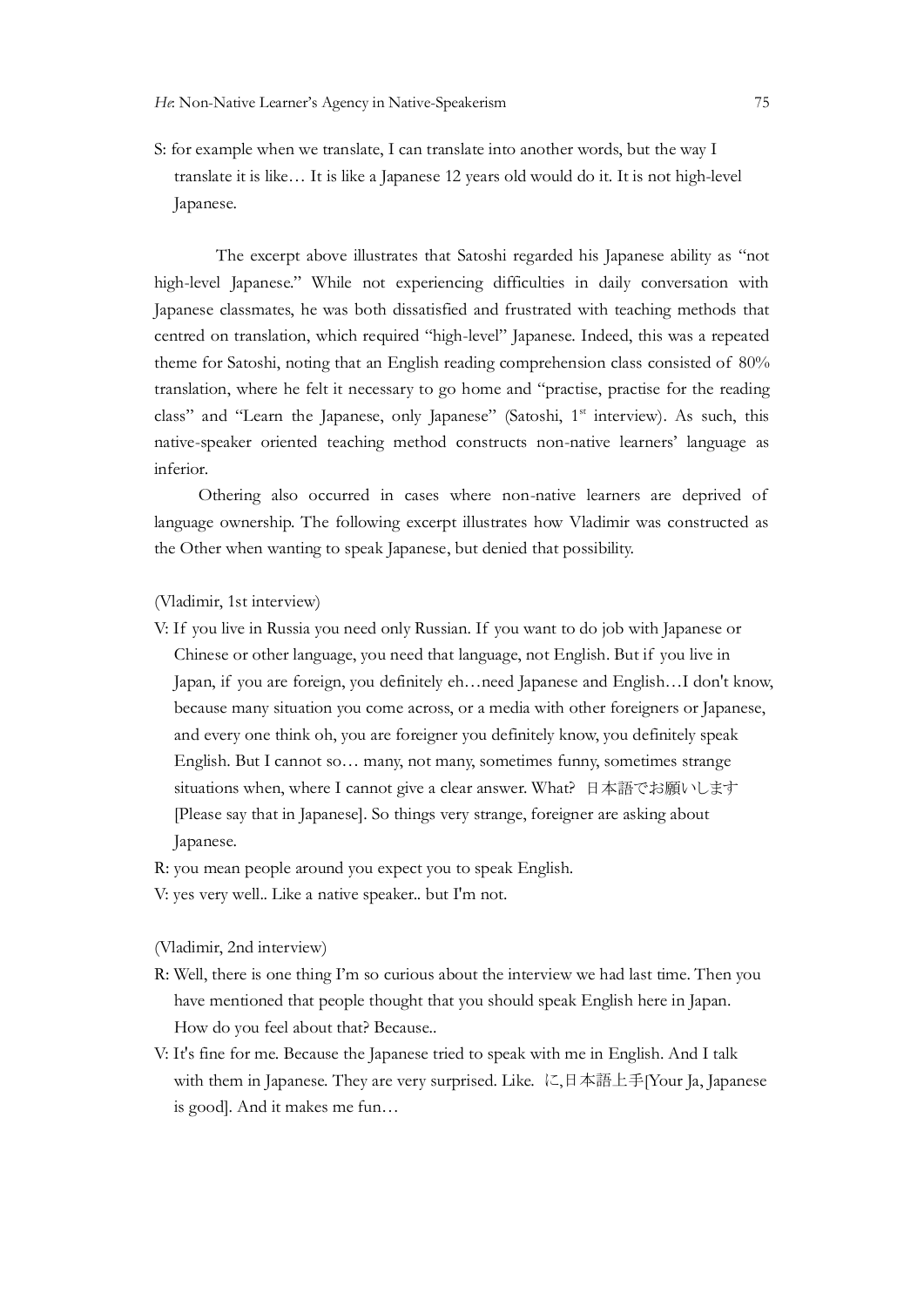Japan Journal of Multilingualism and Multivulturalism Vol 26 2020<br>
R: do they change their language into Japanese? I mean in the beginning they tried to.<br>
V: Even they realise they can speak in English and Japanese, they s R: do they change their language into Japanese? I mean in the beginning they tried to.. V: Even they realise they can speak in English and Japanese, they still try to talk with me

in English or using Japanese with some English words.

In the excerpt above, Vladimir emphasises the necessity of knowing both Japanese and English while living in Japan. He asserts that, in Japan, he would be expected to speak English at the level of a native English speaker, as he is a foreigner. Vladimir also Japan Journal of Multilingualism and Multirulturalism Vol 26 2020<br>
R: do they change their language into Japanese? I mean in the beginning they tried to.<br>
V: Even they realise they can speak in English and Japanese, they s sure of the English, people thought his request to be strange. Note that Vladimir's spoken Japanese was met with the comment, Your Japanese is good, implying little expectation that he could speak Japanese, as he was placed outsidethe Japanese-speaking community. Quite simply, he was regarded as someone who should not know how to speak Japanese. Furthermore, Vladimir says that, even when people realised he could speak Japanese, they still insisted on speaking English with him. As such, Vladimir, was constructed as an "Other," who did not own the right to the Japanese language. As stated, Vladimir planned to learn Japanese when he initially came to Japan but changed his goal and began studying English. The possibility exists that these interactions with the Japanese community—this process of "Othering" —contributed to Vladimir's identity and his sense of what language he should be speaking. As his goal shifted from studying Japanese to English, Vladimir internalised this "Othering," associating himself with the ownership of English and not Japanese. This internalisation of the racial-linguistic connection can be considered a hindrance to challenging native-speakerism. spoken Japanese was met with the comment, *Your Japanese is good*, implying little<br>expectation that he could speak Japanese, as he was placed outsidethe Japanese-speaking<br>community. Quite simply, he was regarded as someone speak Japanese. Furthermore, Vladimir says that, even when people realised he could<br>speak Japanese, they still insisted on speaking English with him. As such, Vladimir, was<br>constructed as an "Other," who did not own the ri

It is important to emphasise that membership in a stable community is not solely a native speakers, where those who are perceived as white are associated with native speakers and thus linguistically and culturally superior to those who are perceived as English native-speaking teachers have experienced exclusion and disqualification, regardless of their professional qualifications (Kubota & Fujimoto, 2013). With the association between native speaker and "white" being explicit in ELT, it is wide-spread. The possibility is real that, due to Vladimir's Caucasian appearance, the surrounding Japanese community othered him as not belonging to their community and did not expect him to speak Japanese. Rather, he was associated with an English-speaking Japanese to Faglish, Vladimir internalised this "Othering," associating himself with the owncership of Eigelish and not Japanese. This internalisation of the racial-linguistic connection can be considered a hindrance. Orbi ship of English and not Japanese. This internalisation of the racial-linguistic<br>cition can be considered a hindrance to challenging naive-speakerism.<br>To is important to emphasise that membership in a stable community is no

challenge native-speakerism assumptions is that their Othering experiences contributed to constructing native-speakerism ideologies. Experiencing native-speaking teachers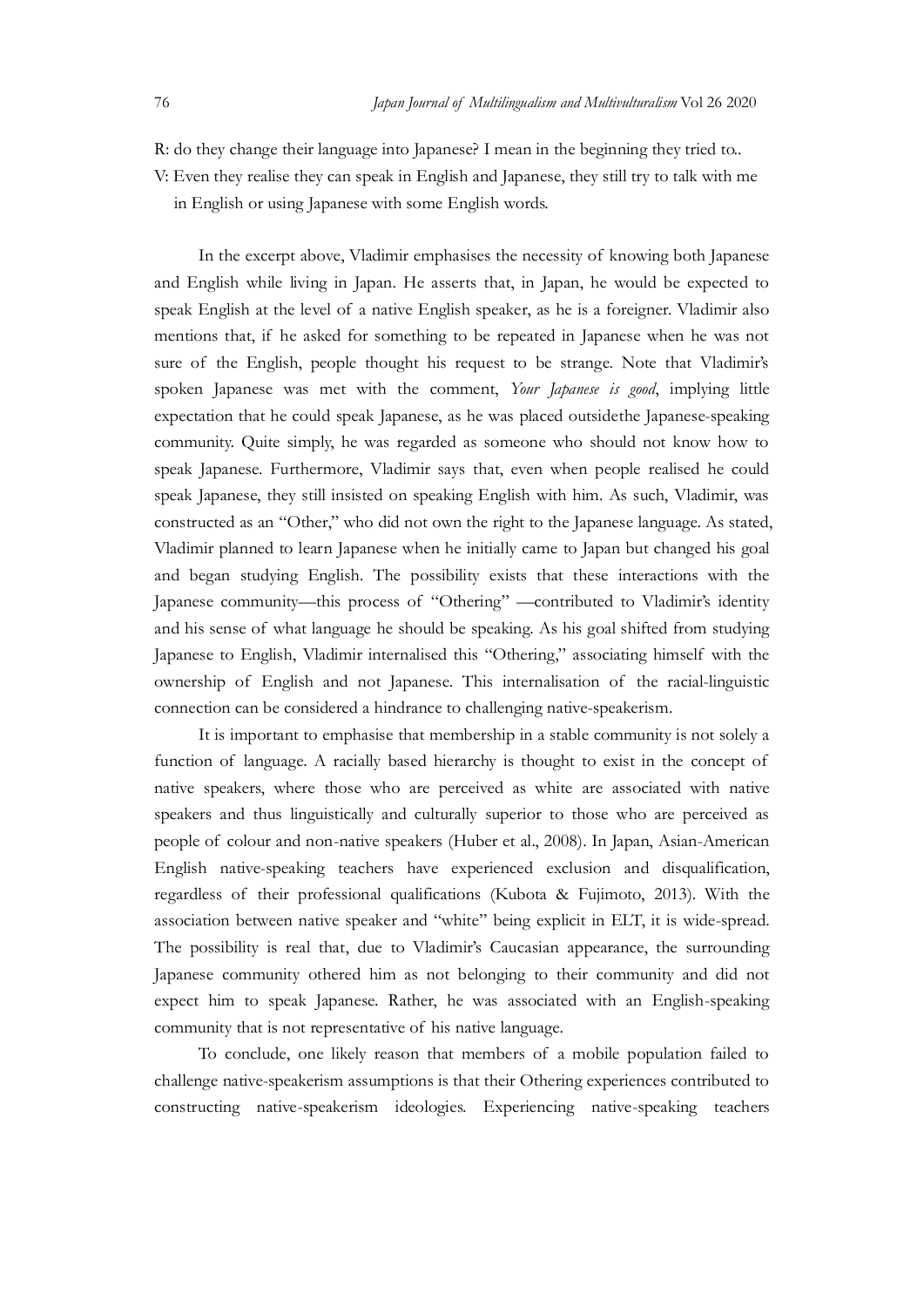correcting their English, as well as taking classes that demand Japanese ability, contributed to the idea that native-like language ability is superior. Furthermore, the experience of being constructed as a foreign "Other" strengthened the notion that only He Non-Native Learner's Agency in Native-Speakerism 77<br>correcting their English, as well as taking classes that demand Japanese ability,<br>contributed to the idea that native-like language ability is superior. Furthermore, t

# Concluding Discussion

While native-speakerism has been widely discussed in ELT, few studies have explored this ideology in other language contexts (Hashimoto, 2018). Both Japanese and English native-speakerism are based on assumptions that the language of native speakers differs markedly from that of non-native speakers, manifesting native speakers' membership in stable communities. Since scholarship on linguistic diversity suggests the potential for mobile populations to challenge native-speakerism, this article has focussed *He* Non-Native Learner's Agency in Native-Speakerism 77<br>correcting their English, as well as taking classes that demand Japanese ability,<br>contributed to the idea that native-like language ability is superior. Furthermore, non-native learners experience, reinforce, and challenge native-speakerism in a Japanese English learning context where English and Japanese native-speakerism are intertwined. In contrast to earlier research, the three participants reinforced, rather than challenged, this ideology, preferring English-only instruction and English native-speaking teachers, as mative speakers have ownership of a given language, a notion which is racially biased.<br> **Concluding Discussion**<br>
While native-speakerism has been widely discussed in ELT, few studies have<br>
explored this ideology in other l teachers. While these preferences have been explored in earlier research (Braine, 2010), this article also exposed how participants reinforce native-speakerism when choosing language practise partners. These processes are based on strong connections between authenticity and native-like proficiency (Pinner, 2014). Yet, while non-native learners reinforced native-speakerism, their experiences also show how they are marginalised by differs markedly from that of non-native speakers, manifesting native speakers'<br>membership in stuble communities. Since scholarship on linguistic diversity suggests the<br>potential for mobile populations to challenge nativequalifies as a native speaker denied participants the chance to self-identify with specific language communities. Thus, non-native learners reinforced the internalised native-speakerism ideology, thereby marginalising themselves. teachers While these preferences have been explored in earlier research (Braine, 2010), this article also exposed how participaats reinforce native-speakerism when choosing handenticity and native-like proficiency (Pinner,

This paper also addressed reasons why migrant students did not challenge native-speakerism. Interactions with native speakers and native-speaker-oriented institutions constructed participants' languages as an Other. They were excluded from (or associated with) certain communities, thereby depriving them of, or granting them, rights associated with particular languages. This process contributed to their preference for internalised native-speakerism.

This article has explored how non-native learners reinforce and experience, but do not challenge, native-speakerism. It reveals the active agency of non-native speakers in constructing an ideology that marginalises themselves and contributes to a more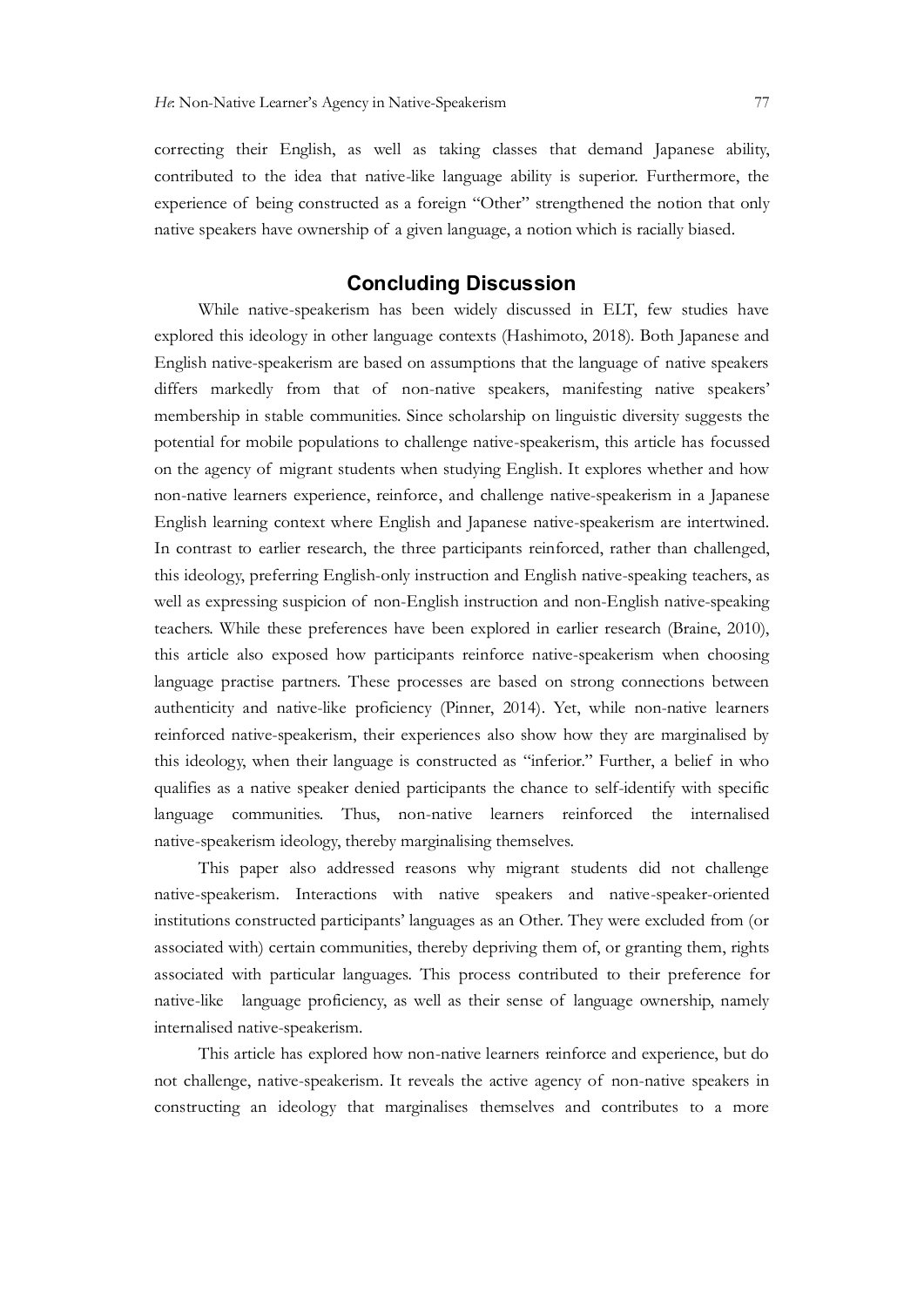#### **References**

- Japan Journal of Multilingualism and Multivulturalism Vol 26 2020<br>developed understanding of native-speakerism and the multilingual context of ELT.<br>**References**<br>Anderson, J. (2016) Initial teacher training courses and non-Japan Journal of Multilingualism and Multivulturalism Vol 26 2020<br>developed understanding of native-speakerism and the multilingual context of ELT.<br>**References**<br>Anderson, J. (2016) Initial teacher training courses and non-Anderson, J. (2016) Initial teacher training courses and non-native speaker teachers. ELT Journal 70(3): 261–274.
- Antonsich, M., & Petrillo, E. R. (2019). Ethno-cultural diversity and the limits of the inclusive nation. Identities, 26(6), 706–724.
- Barkhuizen, G. (2007). A narrative approach to exploring context in language teaching. ELT Journal, 62(3), 231–239.
- Beauchemin, C., & González-Ferrier, A. (2011). Sampling international migrants with origin-based snowballing method: New evidence on biases and limitations. Demographic Research, 25, 103–134.
- Bell, J. S. (2002). Narrative inquiry: More than just telling stories. TESOL Quarterly, 36(2), 207-213.
- Braine, G. (2010). Nonnative speaker English teachers. New York, NY: Routledge.
- Buckingham, L. (2015). Recognising English accents in the community: Omani students' accent preferences and perceptions of nativeness. Journal of Multilingual and Multicultural Development, 36(2), 182–197.
- Calafato, R. (2019). The non-native speaker teacher as proficient multilingual: A critical review of research from 2009–2018. Lingua, 227, 1-25.<br>Canagarajah, A. S. (2011). Codemeshing in academic writing: Identifying teachable
- strategies of translanguaging. The Modern Language Journal, 95(3), 401–417.
- Canagarajah, A. S., & Said, S. B. (2011). Linguistic imperialism. In J. Simpson (Ed.), The Routledge handbook of applied linguistics (pp. 388–400). New York, NY: Taylor & Francis.
- Clarke, E., & Paran, A. (2007). The employability of non-native-speaker teachers of EFL: A U.K. survey. System, 35(4), 407–430.
- Glasgow, G. P. (2014). Conducting English classes in English in Japan: The roles of Japanese teachers and native English-speaking teachers in the new national curriculum in upper secondary schools [Unpublished doctoral thesis]. University of Queensland.
- Haberland, H. (2011). Ownership and maintenance of a language in transnational use: Should we leave our lingua franca alone? Journal of Pragmatics, 43(4), 937-949.
- Haque, E., & Morgan, B. (2009). Un/marked pedagogies: A dialogue on race in EFL and ESL settings. In R. Kubota & A. Lin (Eds.), Race, culture, and identities in second language education (pp.271–285). New York, NY: Routledge.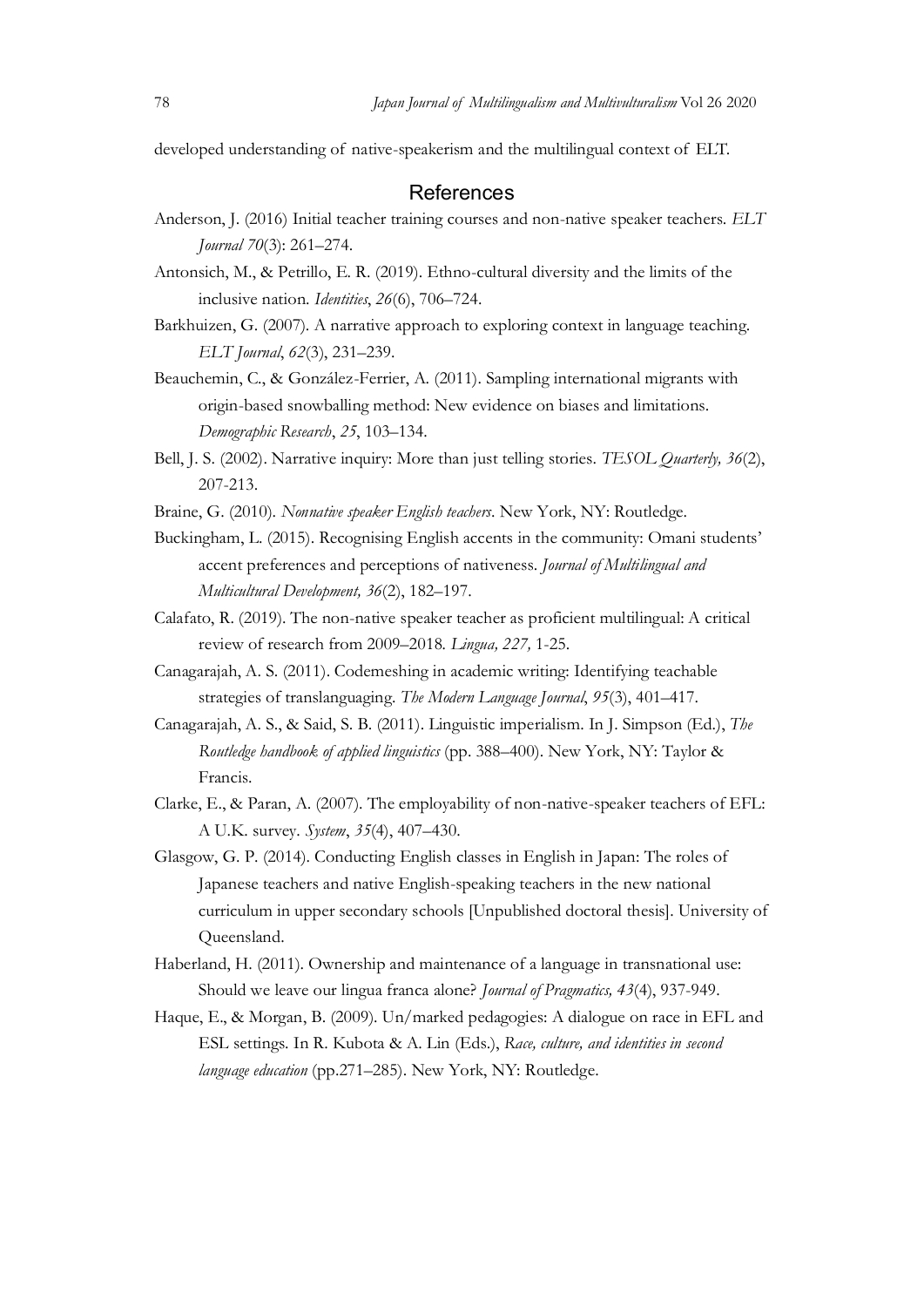- Hashimoto, K. (2013a). "English-only," but not a medium-of-instruction policy: The Japanese way of internationalising education for both domestic and overseas students. Current Issues in Language Planning, 14(1), 16–33.
- Hashimoto, K. (2013b). The construction of the "Native speaker" in Japan's education polices for TEFL. In S. A. Houghton & D. J. Rivers (Eds.). Native-speakerism in Japan (pp. 159-168). Clevedon, UK: Multilingual Matters.
- Hashimoto, K. (2018). "Mother tongue speakers" or "native speakers"?: Assumptions surrounding the teaching of Japanese as a Foreign Language in Japan. In S. A. Houghton & K. Hashimoto (Eds.), Towards post-native-speakerism (pp. 61–77). Singapore: Springer.
- Hayes, D. (2013). Narratives of experience: Teaching English in Sri Lanka and Thailand. In G. Barkhuizen (Ed.), Narrative research in applied linguistics (pp. 62-82). Cambridge, UK: Cambridge University Press.
- Heinrich, P. (2005). Language ideology in JFL textbooks. International Journal of the Sociology of Language, 175–176.
- Higgins, C. (2003). "Ownership" of English in the Outer Circle: An alternative to the NS-NNS dichotomy. TESOL Quarterly, 37(4), 615–644.
- Holliday, A. (2006). Native-speakerism. ELT Journal, 60(4), 385–387.
- Houghton, S. A., & Rivers, D. J. (2013). Native-speakerism in Japan. Clevedon, UK: Multilingual Matters.
- Huang, I.-C. (2018). Power and ownership within the NS/NNS dichotomy. In B. Yazan & N. Rudolph (Eds.), Criticality, teacher identity, and (in)equity in English language teaching: Issues and implications (pp. 41–56). Berlin, Germany: Springer International Publishing.
- Huber, L. P., Lopez, C. B., Malagon, M. C., Velez, V., Solorzano, D. G. (2008). Getting beyond the "symptom," acknowledging the "disease": Theorizing racist nativism. Contemporary Justice Review, 11(1), 39–51.
- Jensen, S. Q. (2011). Othering, identity formation and agency. Qualitative Studies, 2(2): 63-78.
- Kadowaki, K. (2018). Japanese native speaker teachers at high schools in South Korea and Thailand. In S. A. Houghton & K. Hashimoto (Eds.), Towards post-native-speakerism (pp. 97–112). Singapore: Springer.
- Kachru, B. B. (1992). Teaching world Englishes. In B. B. Kachru (Ed.). The other tongue: English across cultures (pp. 355-366). Champaign, IL: University of Illinois Press.
- Kiczkowiak, M., & Lowe, R. J. (2018). Teaching English as a lingua franca. Stuttgart, Germany: DELTA Publishing.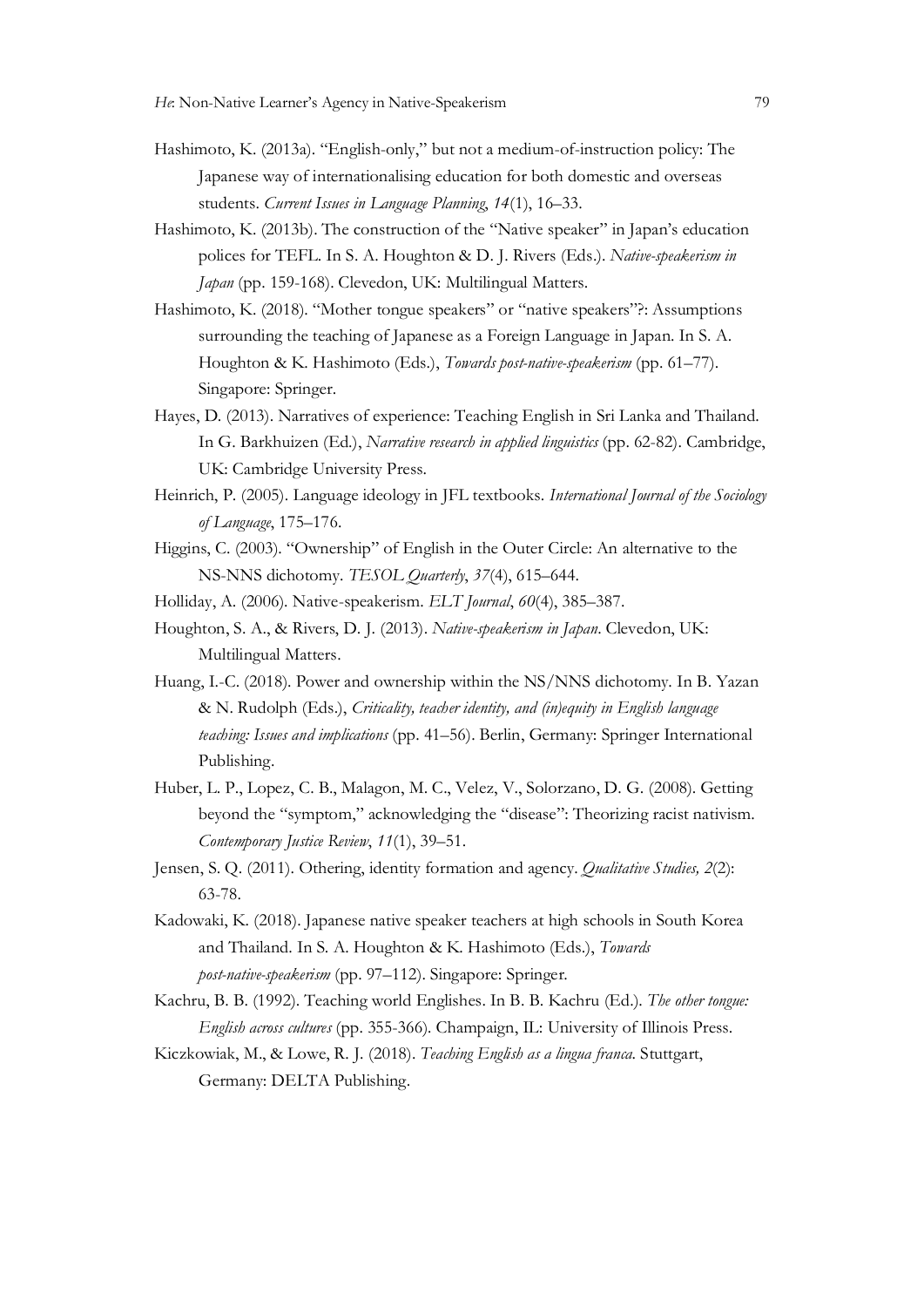- Sample 19 Japan Journal of Multilingualism and Multivulturalism Vol 26 2020<br>
1990 Kubota, R., & Fujimoto, D. (2013). Racialized native speakers: Voices of Japanese<br>
1990 American English language professionals. In S. A. Ho Kubota, R., & Fujimoto, D. (2013). Racialized native speakers: Voices of Japanese American English language professionals. In S. A. Houghton & D. J. Rivers (Eds.). Native-speakerism in Japan (pp. 196-206). Clevedon, UK: Multilingual Matters.
- Kumaravadivelu, B. (2012). Individual identity, cultural globalization and teaching English as an international language: The case for an epistemic break. In L. Alsagoff, S. McKay, G. Hu, & W. Renandya (Eds), Teaching English as an international language: Principles and practices (pp. 9-27). New York, NY: Routledge.
- Kumaravadivelu, B. (2015). Foreword. In A. Holliday, Aboshiba, P., & Swan, A. (Eds.), (En)countering Native-speakerism (pp. viii-xi). London, UK: Palgrave Macmillan.
- Kusunoki, R. (2018). Japanese native speakers' perceptions of non-native speakers: Communication between Japanese medical professionals and economic partnership agreement (EPA) nurse trainees. In S. A. Houghton & K. Hashimoto (Eds.), Towards post-native-speakerism (pp. 113–127). Singapore: Springer.
- Lie, J. (2000). The discourse of Japanessness. In M. Douglass & G. S. Roberts (Eds), Japan and global migration (pp.70-90). New York: NY: Routledge.
- Lowe, R. J., & Kiczkowiak, M. (2016). Native-speakerism and the complexity of personal experience. Cogent Education, 3, 1-16.
- Lowe, R. J., & Pinner, R. (2016). Finding the connections between native-speakerism and authenticity. Applied Linguistics Review, 7(1), 27-52.
- Mahbood, A., Uhrig, K., Newman, K. L., & Hartford, B. S. (2004). Children of a lesser English: Status of nonnative English speakers as college-level English as a Second Language teachers in the United States. In L. Kamhi-Stein (Ed.), Learning and teaching from experience (pp. 100-120). Ann Arbor, MI: University of Michigan Press.
- Manara, C. (2018). What should I call myself? Does it matter? Questioning the "labeling" practice in ELT profession. In B. Yazan & N. Rudolph (Eds.), Criticality, teacher identity, and (in)equity in English language teaching: Issues and implications (pp. 125–140). Berlin, Germany: Springer International Publishing.
- Mann, S. (2016). The research interview: Reflective practice and reflexivity in research processes.<br>London, UK: Palgrave Macmillan.
- McBeath, N. (2017). Initial teacher training courses and non-native speaking teachers: A response to Jason Anderson. ELT Journal 71(2): 247–9.
- McKay, S. L. (2018). English as an international language: What it is and what it means for pedagogy. RELC Journal, 49(1), 9–23.
- Miyahara, M. (2017). Narratives in language learning research: Developing a reflexive framework. Educational Studies, 59, 87-104.
- Nomura, K., & Mochizuki, T. (2018). Native-speakerism perceived by "non-native-speaking" teachers of Japanese in Hong Kong. In S. A. Houghton &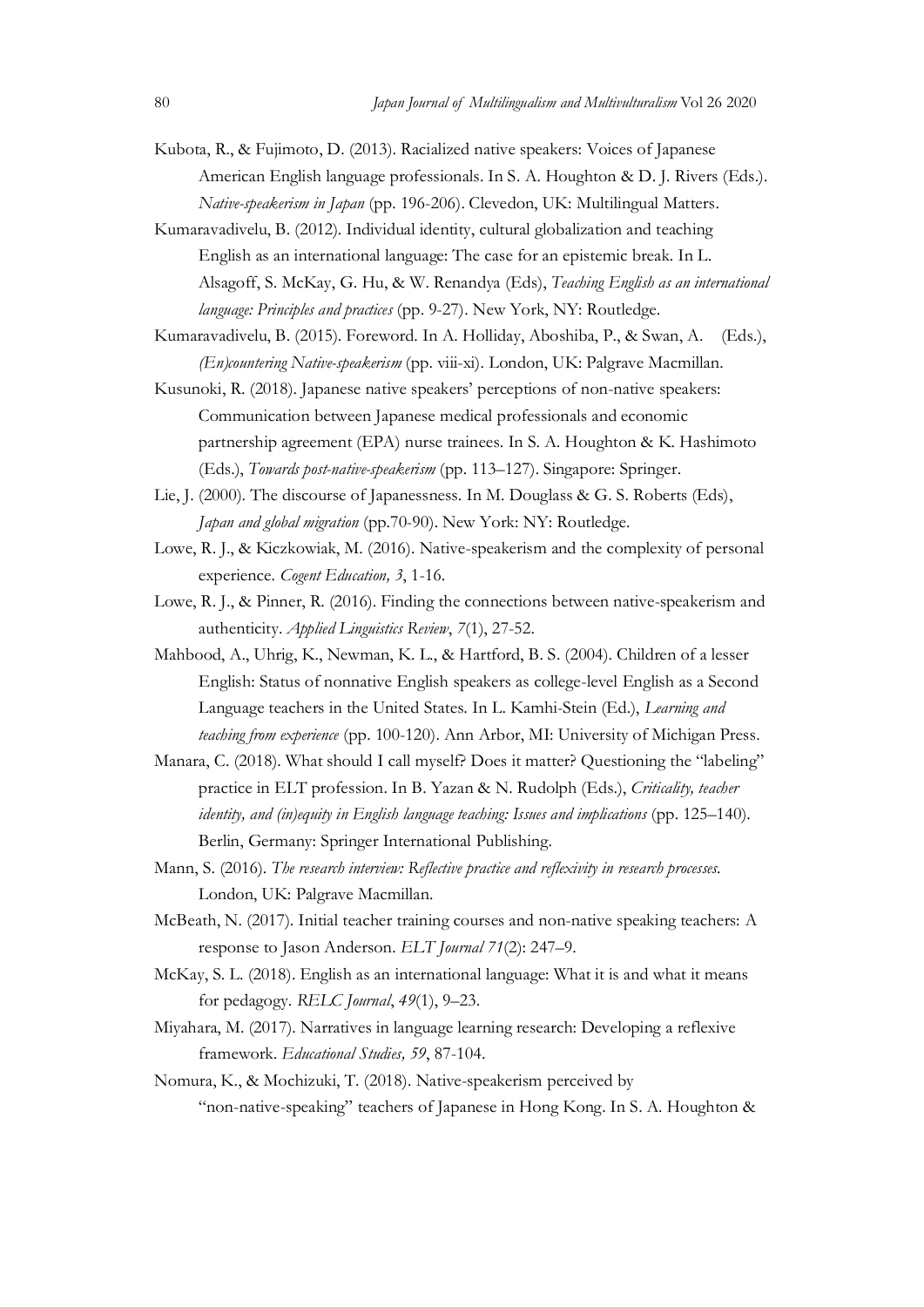K. Hashimoto (Eds.), Towards post-native-speakerism (pp. 79–95). Berlin, Germany: Springer.

- Otsuji, E., & Pennycook, A. (2011). Social inclusion and metrolingual practices. International Journal of Bilingual Education and Bilingualism, 14(4), 413–426.
- Park, J. S., & Wee, L. (2017). Nation-state, transnationalism, and language. In S. Canagarajah (Ed.). The Routledge handbook of migration and language. London, UK: Routledge.
- Pavlenko, A. (2002). Narrative study: Whose story is it, anyway? TESOL Quarterly, 36(2), 213–218.
- Phillipson, R. (1992). Linguistic imperialism. Oxford, UK: Oxford University Press.
- Phillipson, R. (2016). Native speakers in linguistic imperialism. Journal for Critical Education Policy Studies, 14(3), 80-96.
- Pinner, R. (2014). The authenticity continuum: Towards a definition incorporating international voices: Why authenticity should be represented as a continuum in the EFL classroom. English Today, 30(4), 22–27.
- Rao, Z. (2010). Chinese students' perceptions of native English-speaking teachers in EFL teaching. Journal of Multilingual and Multicultural Development, 31(1), 55–68.
- Reis, D. S. (2011). Non-native English-speaking teachers (NNESTs) and professional legitimacy: A sociocultural theoretical perspective on identity transformation. International Journal of the Sociology of Language, 208, 139-160.
- River, D. J., & Zotzmann, K. (2017). Isms in language education. Berlin, Germany: Walter de Gruyter.
- Seargeant, P. (2013). Ideologies of nativism and linguistic globalization. In S. A. Houghton & D. J. Rivers (Eds.). Native-speakerism in Japan (pp. 231-242). Clevedon, UK: Multilingual Matters.
- Selinker, L., & Lakshmanan, U. (1992). Language transfer and fossilization. In L Selinker & S. M. Gass (Eds.) Language transfer in language ;earning. (pp. 197-216). Amsterdam, Netherlands: John Benjamins Publishing.
- Selvi, A. F. (2011). The non-native speaker teacher. ELT Journal, 65(2), 187–189.
- Swan, A., Aboshiha, P., & Holliday, A. (Eds.). (2015). *(En)countering native-speakerism*.<br>London, UK: Palgrave Macmillan.
- Todd, R. W., & Pojanapunya, P. (2009). Implicit attitudes towards native and non-native speaker teachers. System, 37(1), 23–33.
- Vertovec, S. (2007). Super-diversity and its implications. Ethnic and Racial Studies, 30(6),1024–1054.
- Watson, C. (2007). Small stories, positioning analysis, and the doing of professional identities in learning to teach. Narrative Inquiry, 17(2), 371–389.